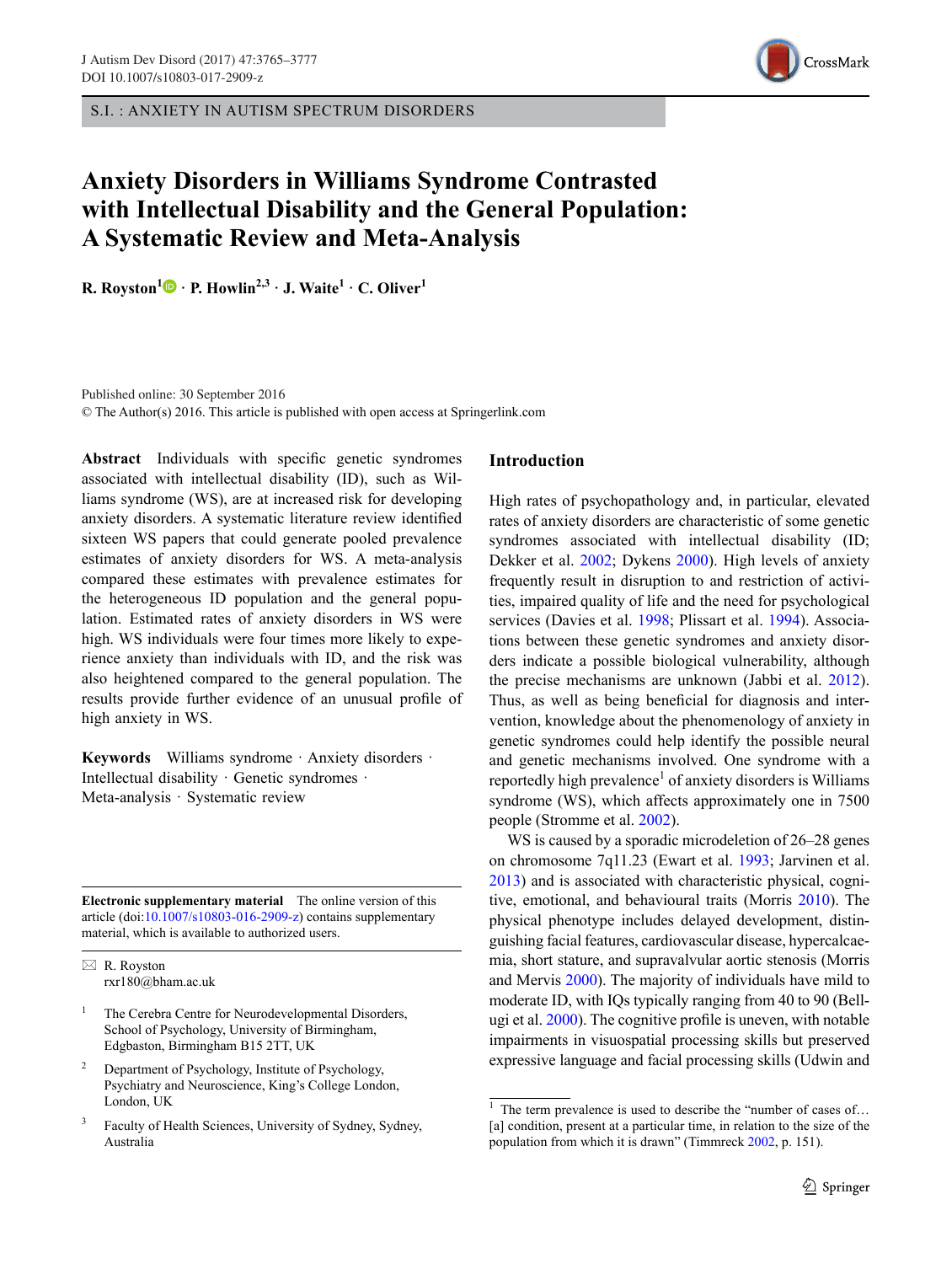Yule [1991](#page-11-6); Bellugi et al. [2000\)](#page-9-0). WS is also associated with an unusual social phenotype, whereby individuals tend to have an extremely strong drive for social interaction (Jones et al. [2000](#page-10-7)). The emotional and behavioural difficulties associated with WS include anxiety, hyperactivity, impulsivity, distractibility, and disruptive behaviour (Einfeld et al. [1997,](#page-10-8) [2001;](#page-10-9) Gagliardi et al. [2011;](#page-10-10) Papaeliou et al. [2012](#page-11-7); Udwin and Yule [1991](#page-11-6)).

Anxiety is one of the most dominant and persistent diffculties for individuals with WS, although there is considerable variability in reported prevalence estimates, with fgures for any anxiety disorders ranging from 16.5 to 82.2% (Stinton et al. [2010;](#page-11-8) Woodruff-Borden et al. [2010](#page-12-0)). This variability is likely the result of methodological differences between studies, in terms of the measures, diagnostic criteria, and samples (Dodd and Porter [2009](#page-10-11); Green et al. [2012](#page-10-12)).

Despite discrepancies in estimates, the extent to which anxiety is elevated in WS relative to the general population is evident, with systematic reviews suggesting that global rates in the general population are around 7–11% (Baxter et al. [2013](#page-9-2); Somers et al. [2006](#page-11-9)). Moreover, although anxiety is a common feature in various genetic syndromes associated with ID (Emerson [2003](#page-10-13)), prevalence rates are typically higher in WS compared with a number of syndromes, including Prader–Willi syndrome, Down syndrome, and Fragile X syndrome (Pegoraro et al. [2014;](#page-11-10) Dykens et al. [2005](#page-10-14)). WS is also associated with higher rates of anxiety disorders compared with individuals with ID of mixed aetiology, with rates estimated at 3–22% (Reardon et al. [2015](#page-11-11)). Thus, it seems that high levels of anxiety in WS may not be solely related to the presence of ID; instead these fndings suggest a specifc link between WS and a heightened vulnerability for the development of anxiety, which may be related to genes in the area of the deletion region (Dykens [2000](#page-10-1)). To our knowledge, there has been no systematic study of rates of anxiety disorders in WS compared with rates in other individuals with ID or in the general population. Therefore, we conducted a meta-analysis of the literature to estimate the quality-weighted pooled prevalence rates of anxiety disorders in WS and to compare the risk indices in WS with those for ID and the general population.

The aims of this review are to:

- 1. Amalgamate data from the existing literature and calculate the pooled prevalence estimates of anxiety disorders in WS and ID, taking into account the methodological quality of the studies involved.
- 2. Identify and evaluate the methods most frequently used for measuring anxiety prevalence in WS.
- 3. Compare pooled prevalence estimates in individuals with WS with estimates for individuals with ID of heterogeneous aetiology, and to compare each of these with general population estimates.

# **Methodology**

#### **Search Strategy and Selection Criteria**

The review was designed in accordance with PRISMA guidelines (Moher et al. [2009](#page-11-5)). Five databases were selected for the systematic literature search; CINAHL (all years), Psychinfo (1967-April week 3 2015), Medline (1946-April week 3 2015), Embase (1974–2015 May 06), and Web of Science (all years). Appropriate search terms associated with WS were identifed using medical subject headings (MeSH) defnitions and genetics home reference terms. The terms, 'william' and 'beuren' were also included to widen search results. Search terms related to anxiety were derived from the Diagnostic and Statistical Manual of Mental Disorders, Fifth Edition (DSM-5) categories of anxiety (American Psychiatric Association [APA] [2013](#page-9-1)) and a literature review of anxiety in adults with ID (Hermans et al. [2011](#page-10-6)). The search was conducted using the search terms outlined in Table [1.](#page-1-0)

#### **Study Selection**

The multiple searches generated a total of 9201 references. The initial search phase utilised predefned inclusion and exclusion criteria to screen the titles and abstracts of generated results (see Table [2\)](#page-2-0). In cases where eligibility was unclear, a second reviewer screened the information and agreement regarding inclusion was reached. The term 'William' generated numerous references that were not relevant to the syndrome under review, such as author's names, models, and paradigms. Additionally, many studies did not explicitly reference anxiety and these studies were excluded. After the removal of duplicates, 80 relevant articles were retained.

Following the initial screen, a second phase with more stringent inclusion criteria was implemented when reading the full text articles (Table [3](#page-2-1)). Only articles focusing on the prevalence rates of anxiety disorders were included

<span id="page-1-0"></span>**Table 1** Search terms used in electronic databases

|         | Search terms                                                                                                                                                                                                                                                                                                                                                                                                                       |
|---------|------------------------------------------------------------------------------------------------------------------------------------------------------------------------------------------------------------------------------------------------------------------------------------------------------------------------------------------------------------------------------------------------------------------------------------|
| Group A | beuren syndrome* OR elfin facies syndrome* OR elfin<br>facies with hypercalcemia* OR hypercalcemia-supra-<br>valvar aortic stenosis* OR infantile hypercalcemia*<br>OR supravalvar aortic stenosis syndrome* OR WBS<br>OR williams beuren syndrome* OR WMS OR WS OR<br>williams syndrome* OR chromosome 7q11.23 deletion<br>syndrome* OR contiguous gene syndrome* OR williams<br>contiguous gene syndrome* OR william* OR beuren* |
| Group B | anx* OR phobi* OR fear* OR panic disorder* OR worr*<br>OR panic attack*                                                                                                                                                                                                                                                                                                                                                            |

Group A and group B were combined with the term 'AND'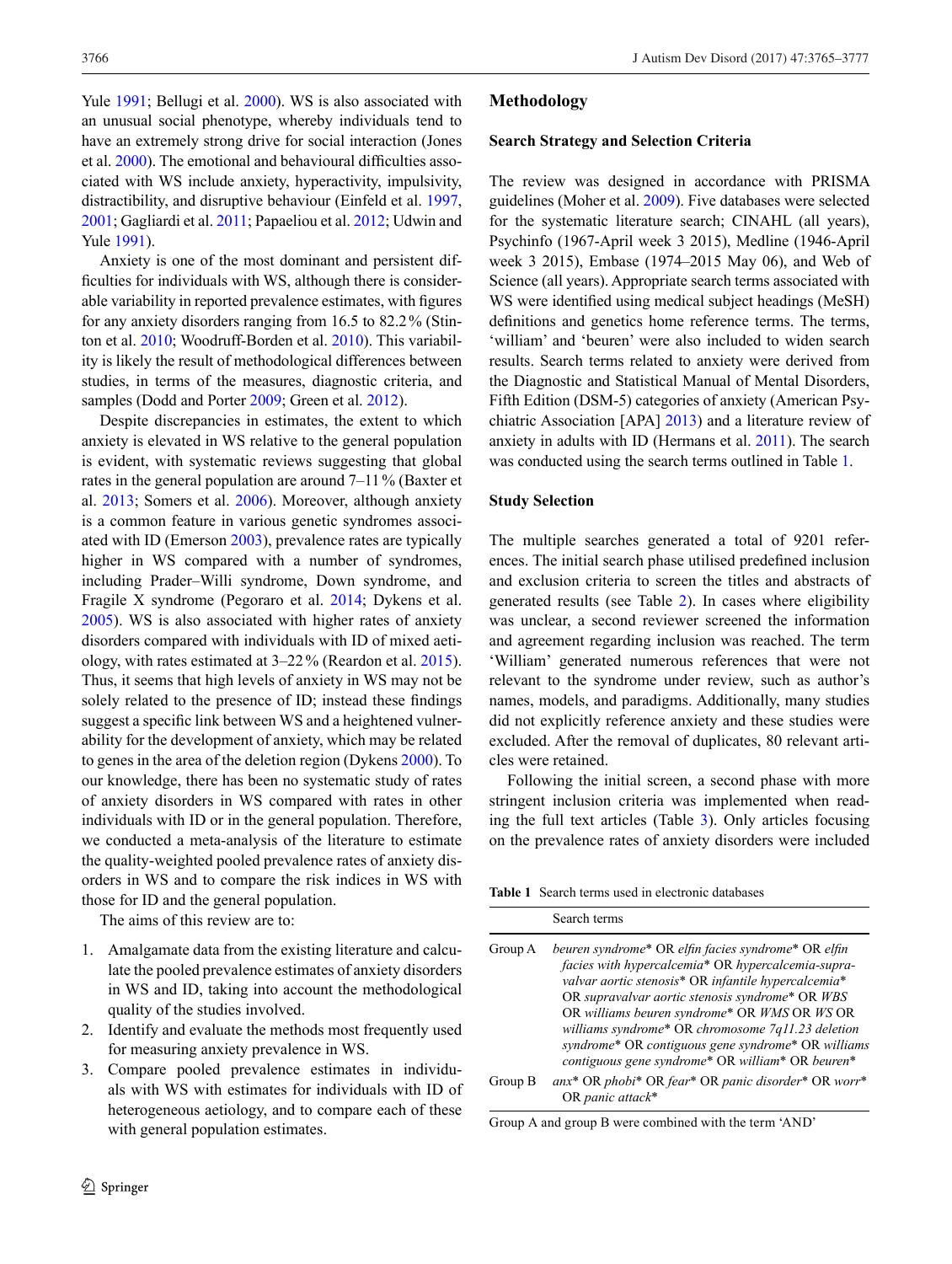<span id="page-2-0"></span>**Table 2** Phase one: Inclusion and exclusion criteria for screening titles and abstracts in preliminary search

| Inclusion criteria                                                                                                              | Exclusion criteria                                                                                                                                                                                                                    |
|---------------------------------------------------------------------------------------------------------------------------------|---------------------------------------------------------------------------------------------------------------------------------------------------------------------------------------------------------------------------------------|
| Diagnosis of Williams syndrome<br>Direct focus on anxiety<br>Studies published in English<br>Articles in peer reviewed journals | Non-human studies/mouse<br>models<br>Studies discussing the phenom-<br>enology of social functioning<br>or emotional processing with-<br>out a direct focus on anxiety<br>Conference abstracts, confer-<br>ence papers, book chapters |
|                                                                                                                                 |                                                                                                                                                                                                                                       |

<span id="page-2-1"></span>**Table 3** Phase two: inclusion and exclusion criteria used to assess full text articles

| Inclusion criteria                                                                                                                                                                                                                                                                                                                                           | Exclusion criteria                                                                                                                                                                                                                                   |
|--------------------------------------------------------------------------------------------------------------------------------------------------------------------------------------------------------------------------------------------------------------------------------------------------------------------------------------------------------------|------------------------------------------------------------------------------------------------------------------------------------------------------------------------------------------------------------------------------------------------------|
| Studies with a psychiatric assessment/usage<br>of DSM/ICD criteria<br>Studies reporting anxiety disorder preva-<br>lence rates (including any anxiety disor-<br>der, specific phobias, generalised anxiety,<br>separation anxiety, social anxiety, panic<br>disorder, agoraphobia, obsessive-com-<br>pulsive disorder and post-traumatic stress<br>disorder) | Biological studies/<br>genetic studies/bio-<br>marker studies<br>Intervention studies<br>Reviews<br>Checklists/rating scales<br>Studies using measures<br>looking at a range of<br>behaviours without<br>anxiety as a focal<br>point<br>Case studies |

(for full list of included and excluded studies, see Online Resource A). Through this process, 15 studies were identifed as adhering to inclusion criteria. An additional manual scan of the articles' reference lists identifed one additional paper, resulting in a total of 16 papers. The complete search strategy is presented in Fig. [1.](#page-2-2)

## **Quality Ratings**

Methodological quality of the studies was rated using an adapted version of the criterion developed by Richards et al. [\(2015](#page-11-12)) (see Online Resource B for full details). Inter-rater reliability for the original version is good,  $(r(52)=0.78)$ , p<0.001; Richards et al. [2015\)](#page-11-12). Studies were rated on a scale from poor (score of '0') to excellent ('3') on three core areas; sample identifcation, confrmation of syndrome diagnosis, and anxiety assessment used. The quality weightings were calculated by dividing the total quality score by the maximum score of nine. A second rater independently rated 37.5% of the papers and inter-rater reliability was good (kappa $=0.68$ ).

#### **Statistical Analysis**

Estimated prevalence rates for anxiety disorders were extracted from the studies and pooled prevalence estimates

<span id="page-2-2"></span>

**Fig. 1** Search strategy

were calculated using the statistical package MetaXL 2.0 (Barendregt and Doi [2011](#page-9-3)). This was used to generate both random-effects models and quality-effects models of anxiety disorder prevalence. The random-effects model, which accounts for variation between studies and estimates the mean of the distribution, was chosen over a fxed-effect model, which assumes studies share a common effect size (Borenstein et al. [2010](#page-10-15)). The quality weightings assigned to each study were also taken into consideration by calculating the quality-effects model (see Online Resource C for model summaries).

To account for studies involving overlapping cohorts of participants, only the data from the most methodologically robust study were retained. In cases where quality ratings did not differ, the study with the largest number of participants was included in the analysis.

Data from studies of WS were compared with pooled prevalence rates of anxiety disorders in ID of heterogeneous aetiology of both known and unknown origin; these latter fgures were generated based on data reported in a recent systematic review by Reardon et al. ([2015\)](#page-11-11). Although the Reardon review (2015) primarily focuses on anxiety prevalence in children and adolescents (aged 5–20), it was, nevertheless, deemed the most appropriate comparison for the WS data, as  $75\%$  of the WS studies included had a mean age of below 20 years. Although further matching of the cohorts (for age, cognitive level etc.) would have been preferable,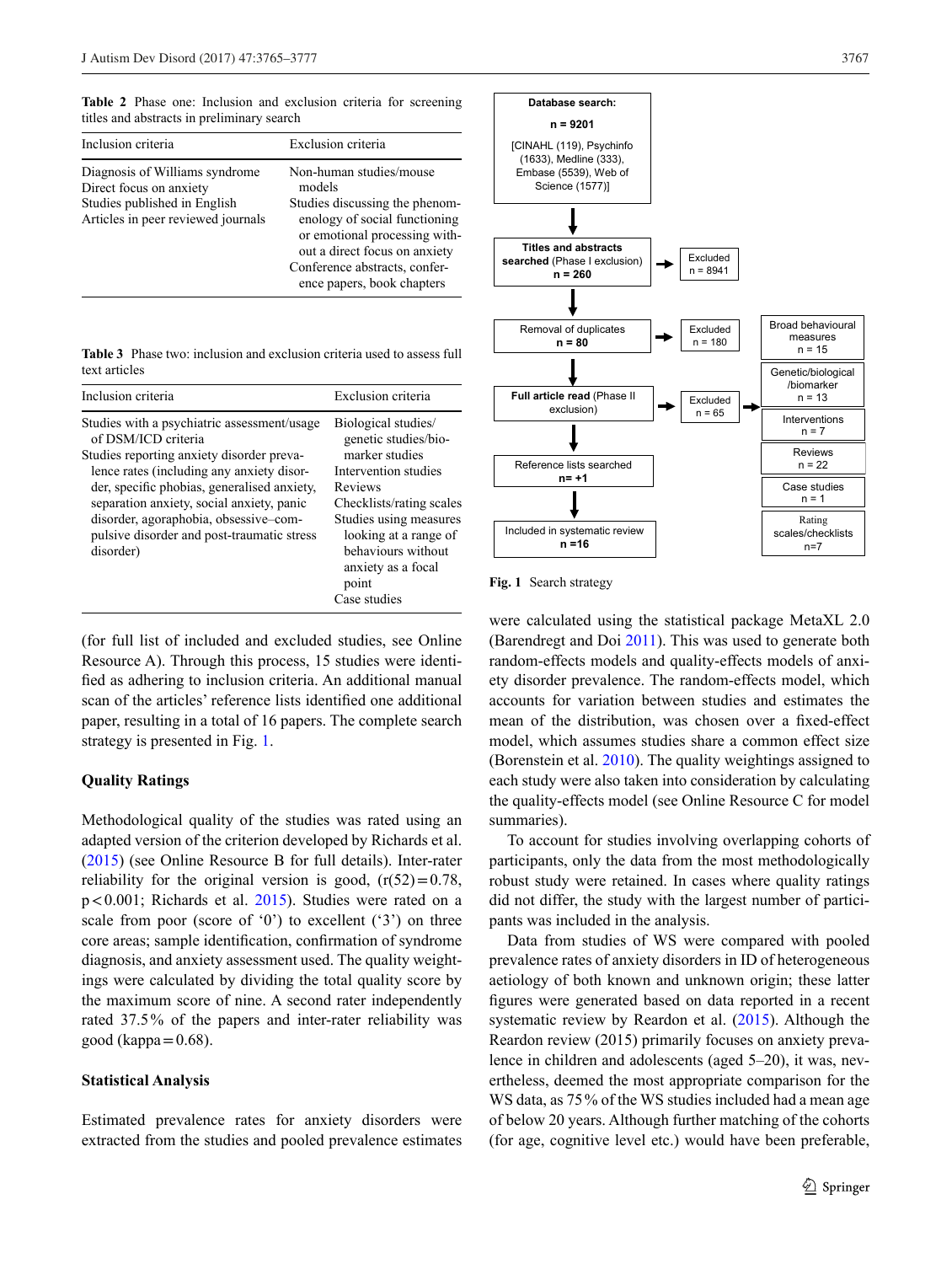without access to the raw data this option was unavailable. The seven papers in the systematic ID review by Reardon et al. [\(2015](#page-11-11)) used criteria from either the International Classifcation of Diseases (ICD-10; World Health Organisation [WHO] [1992](#page-12-1)) or the DSM-IV (APA [1994\)](#page-9-4). The measures used included, the Development and Well-being Assessment (DAWBA; Goodman et al. [2000](#page-10-19)), the Diagnostic Interview Schedule for Children (DISC; Shaffer et al. [2000\)](#page-11-18), and clinician interviews. For the purpose of the current review, the quality of the studies included in the Reardon et al. ([2015\)](#page-11-11) review were rated using the same methodology as for the WS papers. All of the ID papers were rated by two independent raters and inter-rater reliability was good (kappa $=0.79$ ).

To compare the risks of having an anxiety disorder in WS and ID, relative risk statistics were calculated using the quality-effects pooled prevalence estimates and 95% confdence intervals. WS and ID prevalence estimates were then compared using odds ratio statistics with pooled population estimates of any anxiety disorder from two reviews, a child and adolescent focused meta-analysis (Polanczyk et al. [2015](#page-11-19)), to match the WS and ID studies, and a systematic review and meta-regression inclusive of all age groups to refect the general population (Baxter et al. [2013\)](#page-9-2). Both reviews (Baxter et al. [2013;](#page-9-2) Polanczyk et al. [2015](#page-11-19)) utilised diagnostic procedures derived from the DSM or ICD (APA [1980,](#page-9-5) [1987,](#page-9-6) [1994;](#page-9-4) WHO [1978](#page-12-2), [1992](#page-12-1)), and included community samples only. As there were no suitable reviews or pooled prevalence estimates for the individual categories of anxiety disorders, a nation-wide UK survey of approximately 8000 5–16 year olds (Green et al. [2005](#page-10-20)) was chosen to compare rates, using odds ratios with 95% confdence intervals.

## **Results**

## **Study Characteristics**

Sixteen WS papers met the criteria for inclusion; eight of the studies were based in the US, four in Australia, two in Israel, one in the UK, and one in Brazil (Table [4](#page-4-0)). Publication dates of the papers identifed ranged from 2003 to 2014. Five American studies (numbered 9, 10, 11, 12, 15 in Table [4\)](#page-4-0) carried out assessments using the same cohort of participants, as did an additional four Australian studies (2–5). Seven (43.75%) studies utilised samples of children under the age of 18, seven (43.75%) used broad age ranges including both children and adults, and the remaining two papers (studies 1, 14) focused on adult samples only.

A total of 1055 participants was included in the WS meta-analysis; however, after accounting for individuals included in the overlapping cohorts, numbers reduce to 391 participants. The mean sample size of all the included studies was  $n=66$  (SD 65.3; range 10–214), with an average male to female ratio of 32:34. The average age of the participants was 16.5 years (SD 8.9, range 4–55). Seven studies reported on the IQ level of participants; the mean was 64.43, SD=6.34 (range 56.6–75.6).

## **Quality Ratings**

All WS studies failed to obtain the highest quality rating score of nine, however two (studies 3, 11) scored eight. The majority of papers (15, 93.8%) obtained a score of three for syndrome confrmation but no studies achieved this score for sample identifcation. This was due to studies recruiting from single or multiple research sites, and not from a random or total population sample, as was required for the maximum score. However, given the rarity of the syndrome, this method of sampling is not a feasible option. Quality scores for anxiety assessments were variable, with only fve  $(31.3\%)$  studies  $(1, 3, 6, 8, 11)$  attaining the highest rating. This was achieved through reaching consensus using multiple measures, including at least one diagnostic assessment. All of the included studies were rated as being of 'adequate' or 'good' quality.

#### **Anxiety Measures Used**

Four standardised psychiatric assessments were used in the reviewed WS papers; two versions of the Kiddie Schedule of Affective Disorders (KSADS; Kaufman et al. [1997](#page-10-16)), the Anxiety Disorder Interview Schedule (ADIS; Silverman and Albano [1996\)](#page-11-13), the Diagnostic Interview Schedule for Children–Parent Version (DICA–R; Reich et al. [1991\)](#page-11-14) and the Psychiatric Assessment Schedule for Adults with Developmental Disabilities (PAS-ADD; Moss et al. [1996](#page-11-15)). The KSADS and ADIS were the most frequently used psychiatric assessments, each used in seven studies. The most commonly used version of the KSADS, the present and lifetime version, has good test–retest reliability (present diagnoses, kappa=0.74; lifetime diagnoses, kappa=0.60) and strong inter-rater agreement (mean agreement=98%, range=93–100%; Kaufman et al. [1997](#page-10-16)). The ADIS also has strong psychometric properties; test–retest reliability is excellent  $(ICC=0.81-0.96)$  and the reliability of anxiety disorder diagnoses range from good to excellent (kappa= $0.65-0.88$ ; Silverman et al.  $2001$ ). Of the remaining measures, the PAS-ADD, the only ID specifc measure, is less robust, with particularly the anxiety disorder section being rated as having low validity (Moss et al. [1997\)](#page-11-17). The DICA-R is based on an earlier version of the DSM and has been shown to have poor test–retest reliability for some anxiety disorders (kappa=0.38–0.46; Boyle et al. [1993\)](#page-10-17) and poor concordance with clinician judgements for specifc phobias, post-traumatic stress disorder and obsessive–compulsive disorder (Ezpeleta et al. [1997\)](#page-10-18).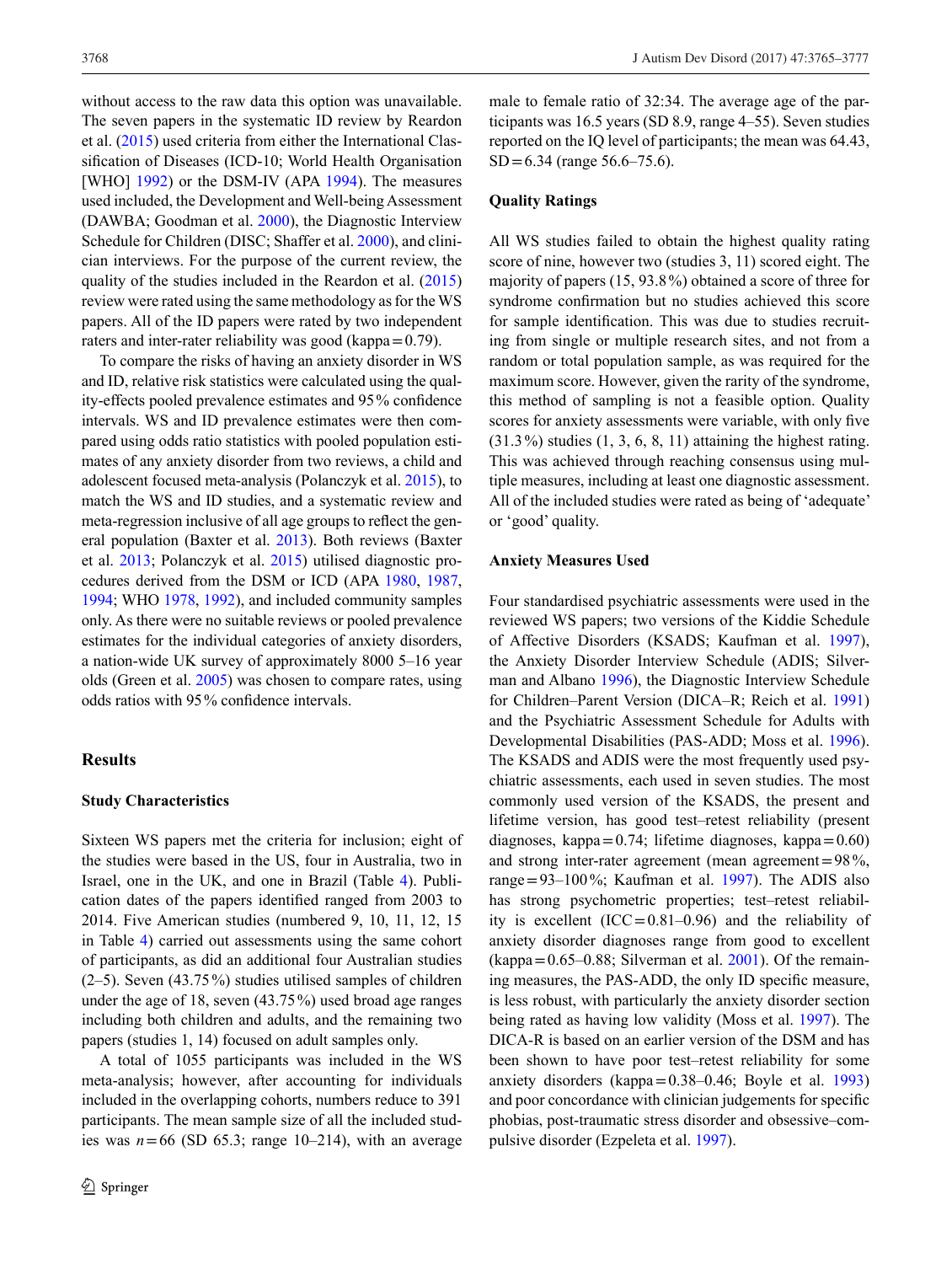| Author                                                                                                                                                                                                                                                                                                                                                                                                                                                  | $\mathsf{z}$                              |                                | Gender Mean age (range)      | IQ mean (SD) or equivalent                                           | Recruitment                                                                                                                                                                               | Anxiety assessment                                         | Quality score |
|---------------------------------------------------------------------------------------------------------------------------------------------------------------------------------------------------------------------------------------------------------------------------------------------------------------------------------------------------------------------------------------------------------------------------------------------------------|-------------------------------------------|--------------------------------|------------------------------|----------------------------------------------------------------------|-------------------------------------------------------------------------------------------------------------------------------------------------------------------------------------------|------------------------------------------------------------|---------------|
| 1. Chemiske et al. (2004)                                                                                                                                                                                                                                                                                                                                                                                                                               | 20                                        | $10 \text{ m},$ $10 \text{ f}$ | 38.8 years $(30-5)$          | 68 (SD unreported)                                                   | Center, website for the Yale Child Study Cen-<br>ter Clinic for Genetic Forms of Developmen-<br>tal Disorders, WSA, clinical colleagues, USA<br>Genetics clinic at Yale New Haven Medical | ADIS, open-ended<br>interviews<br>K-SADS                   | 0.78          |
| 2. Dodd and Porter (2009)                                                                                                                                                                                                                                                                                                                                                                                                                               | $50\,$                                    | 26 f<br>24 m,                  | 18.53 years $(6 - 50)$       | Mental age: 6.25, range:<br>$2.16 - 10.58$                           | WSA, Australia                                                                                                                                                                            | K-SADS-PL                                                  | 0.78          |
| 3. Dodd and Porter (2011a)                                                                                                                                                                                                                                                                                                                                                                                                                              | $\frac{6}{1}$                             | $9$ m, $7$ f                   | 21 years (13-34.9)           | Mental age: 8.08 (SD: 1.04)                                          | WSA, Australia                                                                                                                                                                            | K-SADS-PL                                                  | 0.89          |
| 4. Dodd and Porter (2011b)                                                                                                                                                                                                                                                                                                                                                                                                                              | $\frac{6}{2}$                             | 9m, 7f                         | 21.04 years (13-34)          | Mental age: 8.09 (SD: 1.04)                                          | WSA, Australia                                                                                                                                                                            | K-SADS-PL                                                  | 0.67          |
| 5. Dodd et al. (2009)                                                                                                                                                                                                                                                                                                                                                                                                                                   | 15                                        | $11 \text{ m}$<br>6f           | 19.6 years (12-28)           | Mental age: 8.20, range: 7-10                                        | WSA, Australia                                                                                                                                                                            | K-SADS-PL                                                  | 0.67          |
| 6. Dykens (2003)                                                                                                                                                                                                                                                                                                                                                                                                                                        | 51                                        | 28 f<br>$23 \text{ m}$         | 15.91 years $(5-49)$         | 62.0(SD:15.44)                                                       | rals from university-based geneticists, 1998<br>Far west chapter of the National WSA, refer-<br>WSA Biennial Meeting, USA                                                                 | DICA-R                                                     | 0.89          |
| 7. Green et al. $(2012)$                                                                                                                                                                                                                                                                                                                                                                                                                                | 38                                        | 22 f<br>$16 \text{ m},$        | 13.1 years (16-23)           | 63.3(SD:11.4)                                                        | Hospital clinical genetics department, Israel                                                                                                                                             | K-SADS                                                     | 0.78          |
| 8. Kennedy et al. (2006)                                                                                                                                                                                                                                                                                                                                                                                                                                | $\overline{21}$                           | 14f<br>7m                      | 16 years $(7-28)$            | Unreported                                                           | Williams Syndrome Clinic of Women and<br>Children's Hospital of Buffalo, USA                                                                                                              | <b>ADIS</b>                                                | 0.78          |
| 9. Leyfer et al. (2012)                                                                                                                                                                                                                                                                                                                                                                                                                                 | 192                                       | 105 f<br>$87\,\mathrm{m}$      | 7.28 years (5.01-10.94)      | Mean: 75.59<br>(SD: 15.32)                                           | Part of a longitudinal study, USA                                                                                                                                                         | ADIS-P <sup>a</sup>                                        | 0.67          |
| 10. Leyfer et al. (2009)                                                                                                                                                                                                                                                                                                                                                                                                                                | 132                                       | 69 f<br>63 m,                  | କ୍<br>8.5 years $(4-16.$     | Mean: 60.2<br>DAS GCA<br>(SD: 13.6)                                  | Ongoing study of language and cognitive<br>development, USA                                                                                                                               | ADIS-P                                                     | 0.78          |
| 11. Leyfer et al. (2006)                                                                                                                                                                                                                                                                                                                                                                                                                                | 119                                       | 65 f<br>54 m,                  | 9.1 years (4.01-16.9)        | Mean: 59.5<br>DAS GCA<br>(SD: 13.7)                                  | Ongoing study of language and cognitive<br>development, University of Wisconsin-<br>Milwaukee, USA                                                                                        | ADIS-P                                                     | 0.89          |
| 12. Mervis et al. (2012)                                                                                                                                                                                                                                                                                                                                                                                                                                | 214                                       | $107 f$<br>$107\,\mathrm{m,}$  | 8.19 years (4.07-12.96)      | Unreported                                                           | Part of a larger study, USA                                                                                                                                                               | ADIS-P                                                     | 0.67          |
| 13. Pegoraro et al. (2014)                                                                                                                                                                                                                                                                                                                                                                                                                              | $\overline{10}$                           | 7m, 3f                         | 11.7 years $(6-16)$          | Mean: 58.9<br>(SD:5.9)                                               | Outpatient clinics, specialist institution, Brazil                                                                                                                                        | psychiatrist (DSM-IV<br>Assessment by trained<br>criteria) | 0.56          |
| 14. Stinton et al. (2010)                                                                                                                                                                                                                                                                                                                                                                                                                               | $\mathcal{S}$                             | $42 \text{ m}$<br>50 f,        | 32 years $(19 - 55)$         | Mean: 56.6<br>(SD: 7.2)                                              | WSF, UK                                                                                                                                                                                   | PAS-ADD                                                    | 0.67          |
| 15. Woodruff-Borden et al.<br>(2010)                                                                                                                                                                                                                                                                                                                                                                                                                    | 45                                        | 24 f<br>$21 \text{ m}$         | 42)<br>6.67 years $(4-13)$ . | Without anxiety: 79.1, with<br>anxiety: 78.2<br>Median <sub>10</sub> | Ongoing longitudinal study of cognitive and<br>language development, USA                                                                                                                  | ADIS-P                                                     | 0.67          |
| 16. Zarchi et al. (2014)                                                                                                                                                                                                                                                                                                                                                                                                                                |                                           | $14 f$<br>24 10 m,             | 16.8 years (not reported)    | Mean: 66.59<br>(SD: 9.55)                                            | Behavioural Neurogenetics Center, Israel                                                                                                                                                  | KSADS-PL                                                   | 0.67          |
| DAS GCA differential ability scales general conceptual ability,<br>$\overline{U}$ $\overline{C}$ $\overline{I}$ $\overline{D}$ $\overline{C}$ $\overline{C}$ $\overline{D}$ $\overline{I}$ $\overline{I}$ $\overline{I}$ $\overline{I}$ $\overline{I}$ $\overline{I}$ $\overline{I}$ $\overline{I}$ $\overline{I}$ $\overline{I}$ $\overline{I}$ $\overline{I}$ $\overline{I}$ $\overline{I}$ $\overline{I}$ $\overline{I}$ $\overline{I}$ $\overline{$ | $\sim$ $\sim$ $\sim$ $\sim$ $\sim$ $\sim$ |                                |                              |                                                                      | W314 Williams Syndrome Association, WSF Williams Syndrome Foundation, ADIS-(P) anxiety disorder interview schedule-(parent                                                                |                                                            |               |

<span id="page-4-0"></span> $\underline{\textcircled{\tiny 2}}$  Springer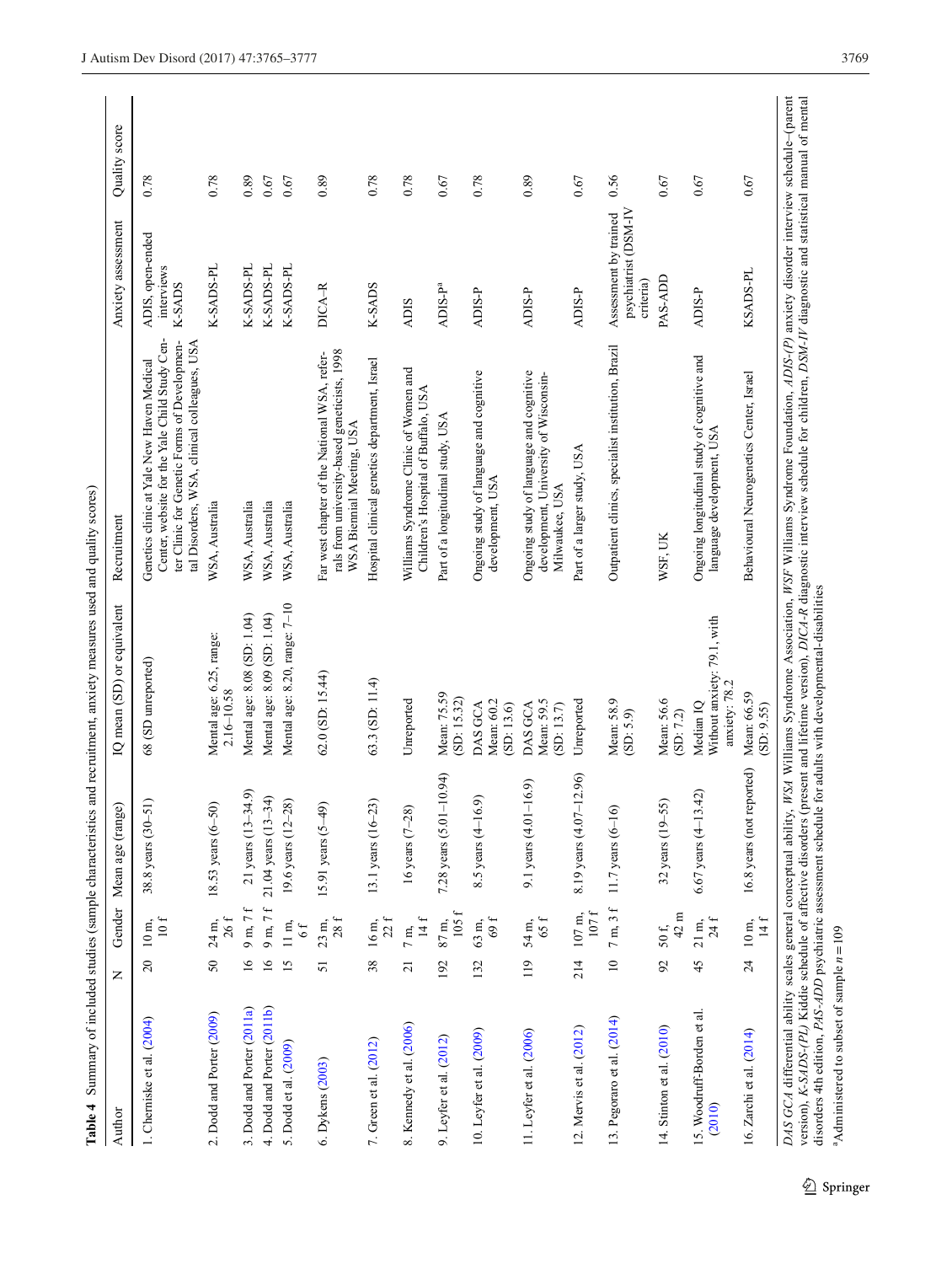The measures provide both informant and self-report elements, and there was variation in the versions used between studies. Eleven of the studies obtained data by interviewing primary caregivers only; the remaining fve (studies 1, 7, 8, 14, 16), used a combination of both informant and respondent interviews.

#### **Prevalence Estimates and Profles of Anxiety Disorders**

The majority of papers (14, 87.5%) used anxiety assessments that adhered to DSM-IV criteria (APA [1994\)](#page-9-4). As a result, this review categorised disorders according to this classifcation, rather than the more recent version (DSM-5; APA [2013\)](#page-9-1). The random-effects and quality-effects pooled prevalence estimates of anxiety disorders are reported in Table [5](#page-6-0) (for all forest plots see Online Resource D and E). The data indicate that  $48\%$  (95% CI 26.0–70.0) of individuals included in the review experienced at least one anxiety disorder. The most prevalent disorder diagnosed was specifc phobias (identifed in nine studies; quality-effects 39%), and there were commonalities across studies regarding the main phobias reported (Table  $6$ ). Among the top three phobias reported in each study, the most frequent phobia was noise  $(n=6)$ ; followed by, blood, injury or injection  $(n=4)$ ; thunderstorms/lightning  $(n=3)$ ; animals  $(n=3)$ ; and the category 'other' (*n*=3). Generalised anxiety disorder (GAD) was also relatively common, with estimated rates of 10% (95% CI 4.0–19.0). The remaining anxiety disorders were less common, with the lowest estimate for social anxiety disorder (quality-effects 1%).

Generated prevalence estimates for anxiety disorders in WS were compared with ID population rates using relative risk analyses. The results indicate that individuals with WS were signifcantly more likely to have an anxiety disorder [risk ratio (RR) 4.00 (95% CI 2.27–7.06);  $p < 0.0001$ ], and in particular, to have a specifc phobia [RR 5.57 (95% CI 2.62–11.86); p<0.0001] or GAD [RR 10.00 (95% CI 1.30– 76.67);  $p < 0.05$ ], than individuals with heterogeneous ID (for full table of results, see Online Resource F).

Odds ratio statistics were used to compare rates of anxiety disorders in WS and ID with general population rates. The odds of an anxiety disorder was signifcantly more likely in WS compared with child and adolescent population rates [Odds ratio (OR) 13.28, 95% CI 5.47–32.22; p < 0.05] and all ages general population rates [OR 11.72, 95% CI 5.01–27.41;  $p < 0.05$ ]. There were no significant differences in the risk of having anxiety in the ID population compared to child/adolescent and general population rates.

Odds ratios statistics with 95% confdence intervals were generated to compare WS and ID quality-effects prevalence estimates of individual anxiety disorders with UK national child population estimates. Using these estimates, having an anxiety disorder was signifcantly more likely in WS (OR 27.05, 95% CI 8.44–86.74; p<0.05), as well as in ID (OR 4.00, 95% CI 1.14–13.98;  $p < 0.05$ ), compared with population estimates, although the odds were much higher for individuals with WS. Moreover, the odds of having a specific phobia (OR 79.28, 95% CI 8.47–742.13;  $p < 0.05$ ) or GAD (OR 13.78, 95% CI 1.39–136.75;  $p < 0.05$ ) were signifcantly more likely in WS compared with the UK child population, although no differences were found for ID (see Online Resource F for further details).

# **Discussion**

This is the frst meta-analytical review to generate direct comparisons between rates of anxiety disorders in individuals with a specifc genetic syndrome (WS) and those with heterogeneous ID, and population estimates. Randomeffects and quality-effects models were generated for WS and ID using the available WS literature and a pre-existing ID systematic review respectively, and statistical analysis of risk was used to compare estimates. The rate of anxiety disorder in individuals with WS was calculated at approximately 48%, a signifcantly higher fgure than the 12% estimated in the child ID population, and the variable yet lower estimates reported in the general population (Baxter et al. [2013](#page-9-2); Somers et al. [2006](#page-11-9)). Unexpectedly, the likelihood of developing an anxiety disorder in ID did not seem to be elevated compared to the general population, contrary to previous fndings (Deb et al. [2001\)](#page-10-26). However, as this review indicates, results are heavily dependent on the choice of comparison estimates. For example, there were discrepancies between the odds calculated with the two global prevalence review papers (Baxter et al. [2013](#page-9-2); Polanczyk et al. [2015](#page-11-19)) compared with the UK national survey (Green et al. [2005](#page-10-20)). The reported rates of anxiety disorders in the study by Green et al. ([2005](#page-10-20)) are low and thus may have infated the differences in risk between the child population and ID group. These relatively low fgures may be due to the fact that the Green et al. [\(2005](#page-10-20)) study relied entirely on parental reports of diagnosed disorders, which could potentially exclude a high proportion of individuals with undiagnosed anxiety. The signifcant variability in reported general population estimates is also a limitation of much anxiety research, and is often attributed to the representativeness and frame of the sample and the choice of diagnostic instrument (Polanczyk et al. [2015](#page-11-19)). As a result, comparative analyses in this context should be interpreted cautiously. Further investigation is essential to decipher the relationship between ID and anxiety, as it remains unclear whether or not the presence of ID increases the likelihood of developing an anxiety disorder.

In contrast, it is evident that there is a strong relationship between WS and the presence of anxiety disorders, and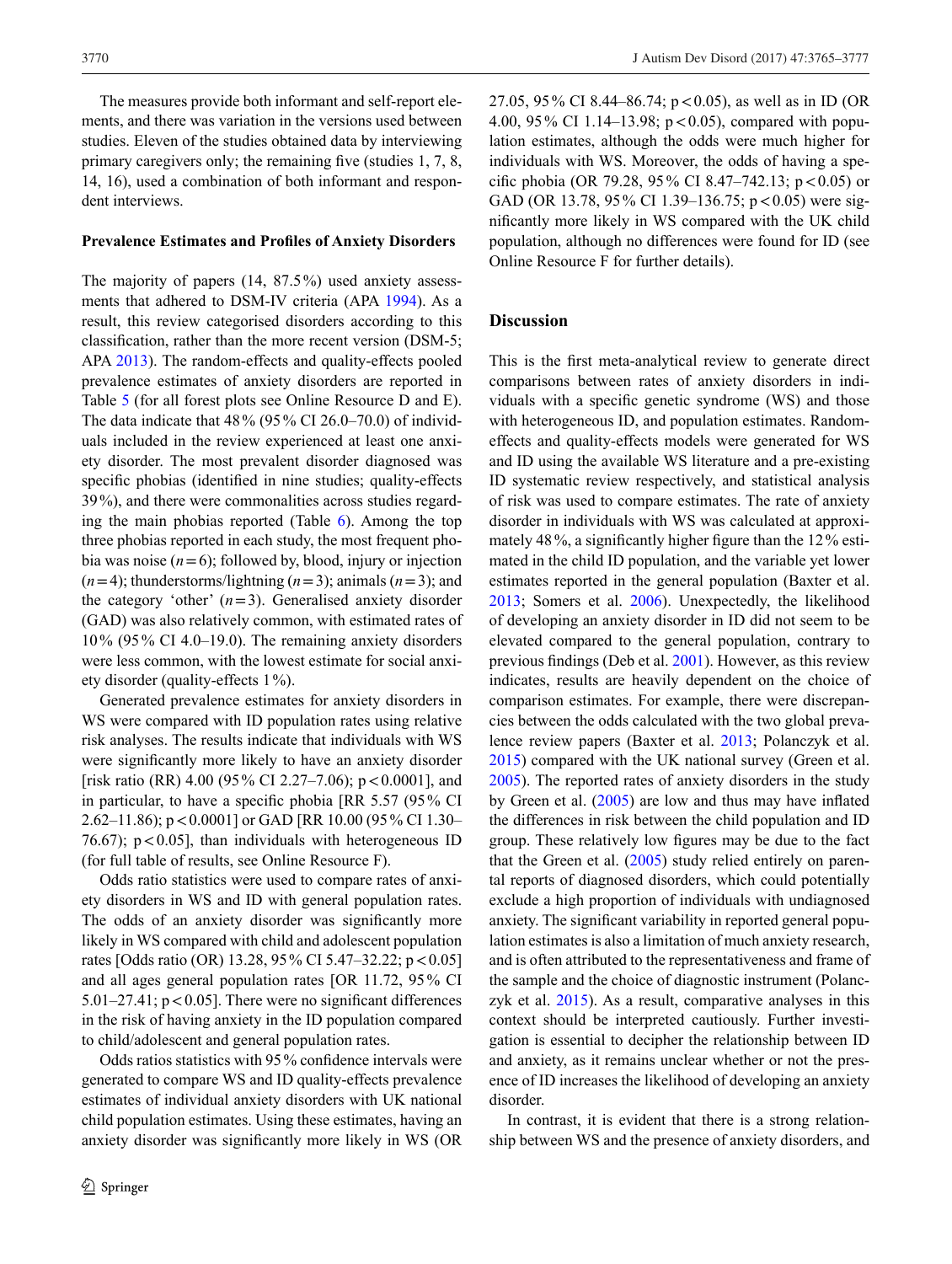|                                                                                                                                                                                         | Included<br>studies<br>Ê | Total<br>Ppts<br>$\epsilon$ | Mean<br>Š         | score of 3 for<br>% obtained<br>sample<br>Ê | score of 3 for<br>% obtained<br>syndrome<br>$\widehat{\mathsf{g}}$        | score of 3 for<br>% obtained<br>assessment<br>anxiety<br>Ē | $%$ poor<br>$\gtrless$<br>$\widehat{\epsilon}$ | (N)<br>$\frac{W}{W}$<br>(N)<br>$\frac{W}{W}$<br>(N)<br>(N) |         | Random-effects<br>pooled prev.<br>to<br>O | Quality-effects<br>pooled prev.<br>$\widehat{\sigma}$ |
|-----------------------------------------------------------------------------------------------------------------------------------------------------------------------------------------|--------------------------|-----------------------------|-------------------|---------------------------------------------|---------------------------------------------------------------------------|------------------------------------------------------------|------------------------------------------------|------------------------------------------------------------|---------|-------------------------------------------|-------------------------------------------------------|
| Any anxiety disorder                                                                                                                                                                    |                          | 333                         | 0.73              | $\widehat{\in}$<br>$\overline{0.0}$         | 100.0(7)                                                                  | 28.6(2)                                                    | 0.0(0)                                         | 42.9(3)                                                    | 57.1(4) | $48.0(3.0 - 67.0)$                        | 48.0 (26.0-70.0)                                      |
| Specific phobias                                                                                                                                                                        |                          | 391                         |                   | 0.0                                         | 88.9 (8)                                                                  | 55.6(5)                                                    | 0.0(0)                                         | 33.3(3)                                                    | 66.7(6) | 40.0 (27.0-54.0)                          | $39.0(24.0 - 55.0)$                                   |
| GAD                                                                                                                                                                                     |                          | 361                         | $\overline{0.81}$ | $\widehat{\in}$<br>0.0                      | 100.0(7)                                                                  | 57.1(4)                                                    | 0.0(0)                                         | 28.6 (2)                                                   | 71.4(5) | $(1.0 (5.0 - 19.0))$                      | $10.0 (4.0 - 19.0)$                                   |
| Separation AD                                                                                                                                                                           |                          | 303                         | 0.82              | $\widehat{\in}$<br>0.0                      | 100.0(6)                                                                  | 50.0(3)                                                    | 0.0(0)                                         | 16.7(1)                                                    | 83.3(5) | $7.0(2.0 - 15.0)$                         | $7.0(1.0 - 15.0)$                                     |
| Social AD                                                                                                                                                                               |                          | 344                         | 0.78              | $\widehat{\in}$<br>$\overline{0}$ .         | 100.0(6)                                                                  | 33.3 (2)                                                   | 0.0(0)                                         | 33.3 (2)                                                   | 66.7(4) | $1.0(0.0 - 3.0)$                          | $(0.0 - 3.0)$                                         |
| E                                                                                                                                                                                       |                          | 340                         | $\frac{80}{2}$    | $\widehat{\circ}$<br>0.0                    | 83.3(5)                                                                   | 50.0(3)                                                    | 0.0(0)                                         | 16.7(1)                                                    | 83.3(5) | $2.0(1.0 - 4.0)$                          | $2.0(1.0-4.0)$                                        |
| PTSD                                                                                                                                                                                    |                          | 202                         | 0.78              | $\widehat{\circ}$<br>0.0                    | 100.0(4)                                                                  | 50.0(2)                                                    | 0.0(0)                                         | 25.0(1)                                                    | 75.0(3) | $2.0(0.0 - 4.0)$                          | $2.0(0.0-4.0)$                                        |
| $Ag^a$                                                                                                                                                                                  |                          | 163                         | 0.74              | $\widehat{\circ}$<br>$\overline{0}$ .       | (00.06)                                                                   | 33.3(1)                                                    | 0.0(0)                                         | 33.3(1)                                                    | 66.7(2) | $2.0(0.0 - 5.0)$                          | $2.0(1.0-6.0)$                                        |
|                                                                                                                                                                                         |                          | 289                         | 0.83              | $\odot$<br>$\overline{0.0}$                 | 85.7(6)                                                                   | 71.4(5)                                                    | 0.0(0)                                         | 14.3(1)                                                    | 85.7(6) | $4.0(2.0 - 6.0)$                          | $4.0(2.0 - 7.0)$                                      |
| Quality weightings derived from categories outlined by Richards et al. (2015); 'poor' (0.33-0.55), 'adequate' (0.56-0.77) and 'good' (0.78-1.0)                                         |                          |                             |                   |                                             |                                                                           |                                                            |                                                |                                                            |         |                                           |                                                       |
| GAD generalised anxiety disorder, AD anxiety disorder, PD panic disorder, PTSD post-traumatic stress disorder, Ag agoraphobia, OCD obsessive compulsive disorder, QW quality weightings |                          |                             |                   |                                             |                                                                           |                                                            |                                                |                                                            |         |                                           |                                                       |
| aMay not represent true figures. Agoraphobia was sometimes                                                                                                                              |                          |                             |                   |                                             | grouped with specific phobias ( $n = 1$ ) and panic disorders ( $n = 1$ ) |                                                            |                                                |                                                            |         |                                           |                                                       |
| "Studies with overlapping cohorts removed, study with the highest quality rating retained                                                                                               |                          |                             |                   |                                             |                                                                           |                                                            |                                                |                                                            |         |                                           |                                                       |

**Table 5** Summary of quality ratings for each study (mean quality weightings; percentages of studies obtaining top scores for each criterion; percentages of studies with quality ratings of 'poor',

Table 5 Summary of quality ratings for each study (mean quality weightings; percentages of studies obtaining top scores for each criterion; percentages of studies with quality ratings of 'poor', 'adequate', 'good', and ran

<span id="page-6-0"></span>'adequate', 'good', and random-effects/quality effects models with 95% confdence intervals)

 $\underline{\textcircled{\tiny 2}}$  Springer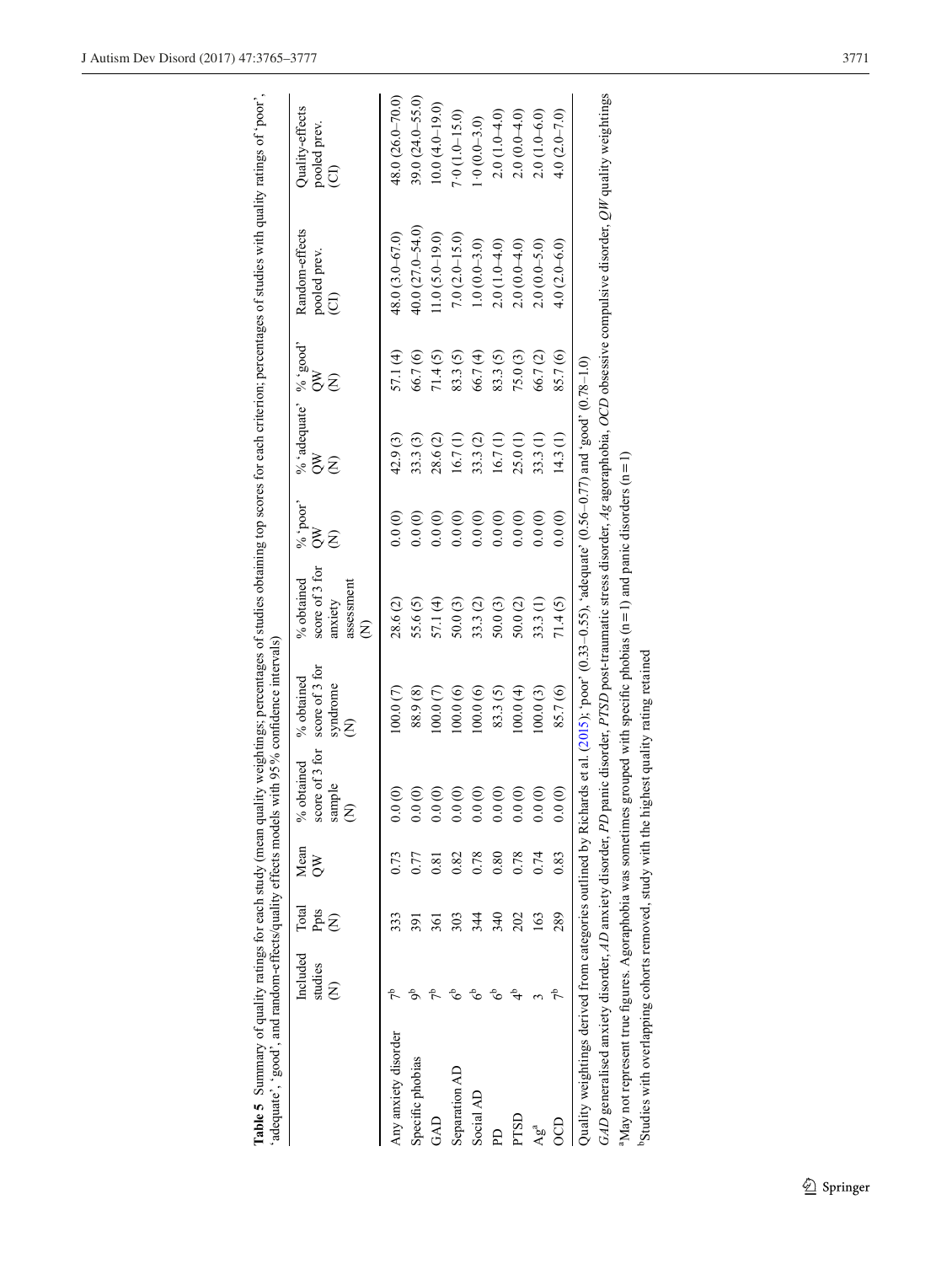<span id="page-7-0"></span>

| h included as reported in 1818.<br>$\frac{1}{2}$ |
|--------------------------------------------------|
|                                                  |
|                                                  |
|                                                  |
|                                                  |
|                                                  |
|                                                  |
|                                                  |
| :                                                |
|                                                  |
|                                                  |
| $-200 - 200$                                     |
|                                                  |
|                                                  |
|                                                  |
|                                                  |
|                                                  |
|                                                  |
| $\sim$ $\sim$ $\sim$ $\sim$ $\sim$ $\sim$        |
| no rotog of anvioture.                           |
|                                                  |
|                                                  |
| $\frac{1}{2}$                                    |
|                                                  |
|                                                  |
| anono di Promoc                                  |
|                                                  |
|                                                  |
|                                                  |
|                                                  |

| <b>Table 6</b> Prevalence rates of anxiety disorders in WS, as reported in the 16 included studies<br>Author | Reported anxiety rates             |                                                                                                  |                                              |                         |                          |                                       |                |                          |               |
|--------------------------------------------------------------------------------------------------------------|------------------------------------|--------------------------------------------------------------------------------------------------|----------------------------------------------|-------------------------|--------------------------|---------------------------------------|----------------|--------------------------|---------------|
|                                                                                                              | anxiety disorder<br>At least one   | Specific phobias                                                                                 | GAD                                          | Separation<br><b>AD</b> | Social<br>$\overline{A}$ | E                                     | PTSD           | $Ag^a$                   | $rac{1}{2}$   |
| 1. Chemiske et al. (2004)                                                                                    | 65% moderate-severe<br>$15\%$ mild | 50%                                                                                              | diagnosis <sup>b</sup><br>common<br>2nd most |                         |                          | 5%                                    |                |                          | 5%            |
| 2. Dodd and Porter (2009)                                                                                    | 38%                                | 18%, noise: $12\%$ , blood-injury: $6\%$ <sup>d</sup><br>30% (natural environment:               | 10%                                          | $\delta_0$              | $\delta_0$               | $\delta_{0}$                          | 1              | $2\%$                    | $4\%$         |
| 3. Dodd and Porter (2011a)                                                                                   | 43.75%                             | 31.25%                                                                                           | 6.25%                                        |                         | I                        |                                       |                |                          | 6.25%         |
| 4. Dodd and Porter (2011b)                                                                                   | 43.75%                             | 37.5%                                                                                            | 6.25%                                        |                         | $\overline{1}$           |                                       | 1              |                          |               |
| 5. Dodd et al. (2009)                                                                                        |                                    | 40%                                                                                              | 6.7%                                         |                         |                          |                                       |                |                          |               |
| 6. Dykens (2003)                                                                                             | $\overline{1}$                     | 35% (natural environment: 94%, other:<br>44%, animals: 22%) <sup>d</sup>                         | 18%                                          | $4\%$                   | $\overline{\phantom{a}}$ |                                       |                |                          | 2%            |
| 7. Green et al. (2012)                                                                                       | 65.8%                              | 44.7% (noises: 36.8%, blood, injection:<br>15.9%, other: $10.5\%$ <sup>d</sup>                   | 15.8%                                        | 26.3%                   | $\delta_0$               | $0\%$                                 | $0\%$          | $\mathsf{I}$             | 7.9%          |
| 8. Kennedy et al. (2006)                                                                                     | 48%                                | 43% (animals, thunderstorms/lightning,<br>loud noises) <sup>d</sup>                              | 24%                                          | 5%                      | $0\%$                    | 5%                                    | 5%             | 5%                       | $\frac{6}{6}$ |
| 9. Leyfer et al. (2012)                                                                                      | 69.7%                              | 53.2%                                                                                            |                                              | $\overline{1}$          | $0\%$                    | $\begin{array}{c} \hline \end{array}$ | $\overline{1}$ | $\overline{\phantom{a}}$ |               |
| 10. Leyfer et al. (2009)                                                                                     | $62.1\%$                           | 56.1%                                                                                            | 7.6%                                         | $6.1\%$                 | $2.3\%$                  |                                       | 1.5%           |                          | 1.5%          |
| 11. Leyfer et al. (2006)                                                                                     |                                    | 53.8% (loud noises: 27.7%), blood tests/shots:<br>15.9%, doctor/dentist: $8.4\%$ ) <sup>d</sup>  | 11.8%                                        | 6.7%                    | 1.7%                     | $0.8\%$                               | 0.8%           | $\mathbf{I}$             | 2.5%          |
| 12. Mervis et al. (2012)                                                                                     |                                    |                                                                                                  |                                              | $4.2\%$                 |                          | $\mathbf{I}$                          |                | $\mathbf{I}$             |               |
| 13. Pegoraro et al. (2014)                                                                                   | 60%                                | 60%                                                                                              |                                              |                         |                          |                                       |                |                          |               |
| 14. Stinton et al. (2010)                                                                                    | $16.5\% (n = 75)$                  | 12.1% (fear of storms: 54.5%, hospitals: 18%) <sup>d</sup>                                       | $1.1\%$                                      |                         | $2.2\%$                  | 3.3%                                  |                | 4.4%                     |               |
| 15. Woodruff-Borden et al. (2010) <sup>e</sup>                                                               | 82.2%                              | 51.1% (loud noises: 60%, other: 42.2%, blood-<br>injury: $40\%$ <sup>d</sup>                     | 15.6%                                        | 11.1%                   | 6.7%                     | $\delta_0$                            | $\delta_0$     |                          | $2.2\%$       |
| 16. Zarchi et al.<br>(2014)                                                                                  | $200\%$                            | 45.8%                                                                                            | 8.3%                                         | 12.5%                   | $\delta_0$               | I                                     | $4.2\%$        | I                        | $4.2\%$       |
| GAD generalised anxiety disorder, AD anxiety disorder, PD panic                                              |                                    | disorder, PTSD post-traumatic stress disorder, Ag agoraphobia, OCD obsessive compulsive disorder |                                              |                         |                          |                                       |                |                          |               |
| "When reported independently                                                                                 |                                    |                                                                                                  |                                              |                         |                          |                                       |                |                          |               |
| Prevalence unreported                                                                                        |                                    |                                                                                                  |                                              |                         |                          |                                       |                |                          |               |
| includes agoraphobia                                                                                         |                                    |                                                                                                  |                                              |                         |                          |                                       |                |                          |               |
| <sup>d</sup> Top three phobias reported                                                                      |                                    |                                                                                                  |                                              |                         |                          |                                       |                |                          |               |

aWhen reported independently bPrevalence unreported cincludes agoraphobia dTop three phobias reported eTaken at time-point 1

<sup>e</sup>Taken at time-point 1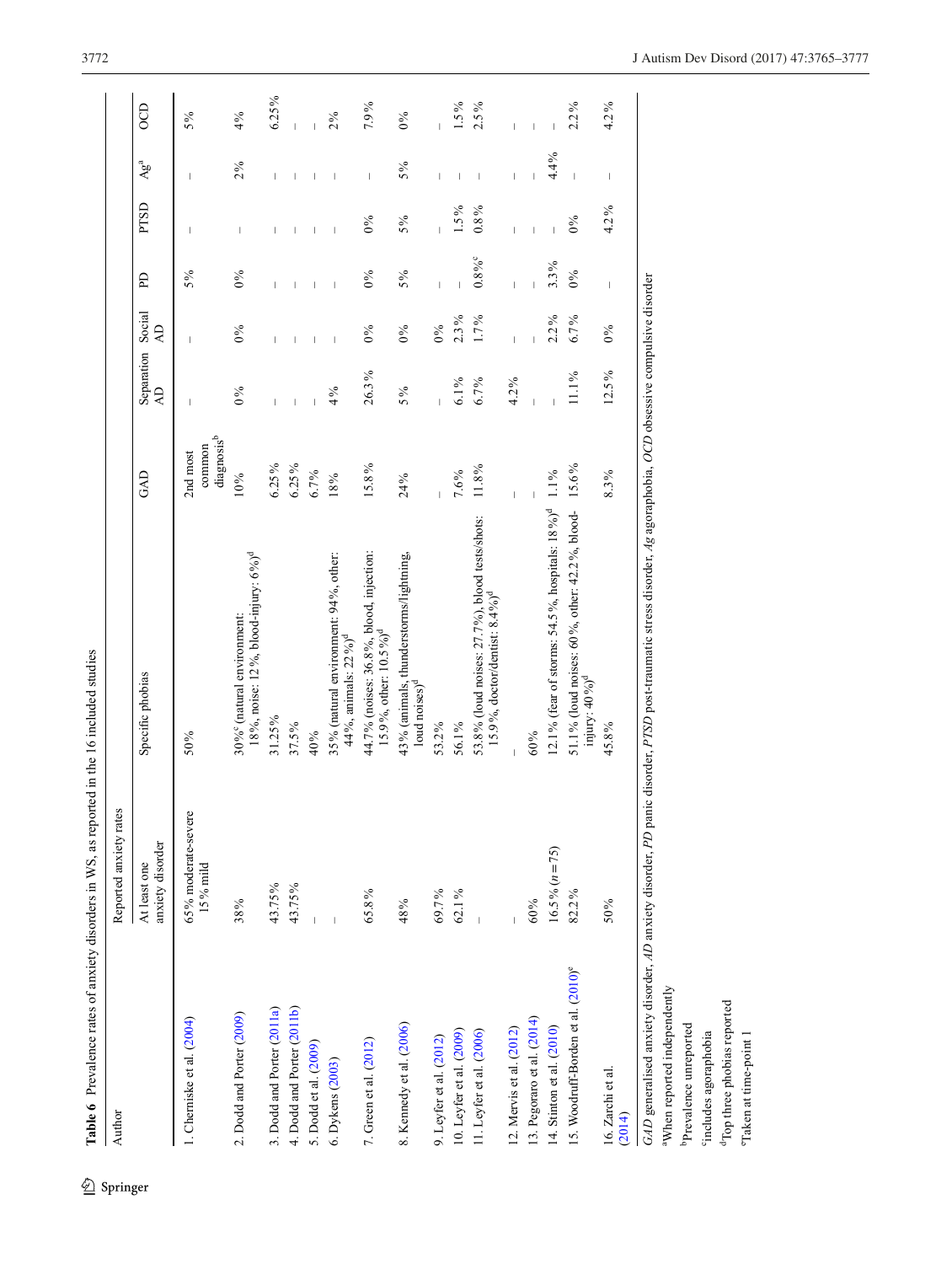this association is mainly attributable to two categories of anxiety disorder: specifc phobias and GAD. Specifc phobias were the most prevalent anxiety disorder reported in the WS samples (estimated at 39%). Although these rates were slightly elevated in the ID group (7%) compared with UK child population estimates (0.8%), they were much lower than risk estimates in WS. The content of the phobias also appeared to be distinctive in WS, with reported phobias often relating to noise stimuli and blood, injury and injections, whereas the most commonly reported phobias in other studies of individuals with ID have included fears of ghosts and animals (Dykens [2003;](#page-10-25) Green et al. [2012](#page-10-12)). Certain phobias experienced by people with WS may be related to some of the phenotypic characteristics of the disorder, for example, a heightened sensitivity to auditory stimuli (hyperacusis) and frequent hospitalisations/health problems may lead to fears of loud noises and of blood/injury (Dykens [2003\)](#page-10-25). However, it is possible that reported rates of specifc phobias are misleading, particularly in relation to the prevalence of noise phobias. For those with hyperacusis (which is estimated to affect approximately 95% of the WS population; Klein et al. [1990\)](#page-11-30), loud noises are very aversive and can cause pain. Since irrationality is a core feature of the defnition of a phobia (APA [2013](#page-9-1)), fear of noise may not be an irrational response, and if such fears are incorrectly classifed as phobias, this could result in an overestimation in specifc phobia prevalence rates. This issue is widely debated, and although it seems unlikely that noise phobias can fully account for the high rates of reported phobias, future research should consider comparing the prevalence of phobias in WS with and without the inclusion of noise. Hyperacusis is also reported to decrease with age (Gothelf et al. [2006](#page-10-31)), therefore investigating whether noise phobias are present at similar rates in the adult WS population may shed further light on whether this constitutes a true phobia in WS.

The high rate of GAD among WS participants was also notable. Rates of GAD in ID samples were low (1%) but the risk of GAD increased ten-fold for individuals with WS. The high rates of phobias and GAD suggest that specific types of anxiety problems may be strongly associated with the genetic aetiology of WS, rather than with the presence of ID per se. Preliminary evidence for this vulnerability stems from studies examining neurological and structural brain differences in WS. Structural deficits in white matter pathways have been implicated in the heightened amygdala activation observed for threatening stimuli in individuals with WS (Avery et al. [2011](#page-9-8); Meyer-Lindenberg et al. [2005](#page-11-31); Munoz et al. [2010](#page-11-32); Thornton-Wells et al. [2011](#page-11-33)). Such abnormalities may result in increased prevalence of anxiety in WS, although further research to investigate the underlying mechanisms is warranted. In terms of specifc anxiety disorders, the GFT21 gene has been linked with dorsolateral prefrontal cortex activation and anxiety proneness in typically developing individuals (Jabbi et al.

[2015\)](#page-10-27). This gene is hemizygously deleted in WS and is suggested to account for the hyper-sociability and lower rates of social anxiety that are characteristic of WS (Schubert [2009](#page-11-25); Sakurai et al. [2011\)](#page-11-26). Additional research to investigate this association further is essential, as is exploration of the genetic infuences of other anxiety disorders in WS, particularly specifc phobias and GAD. This will enhance understanding of the roles and contributions of genetic and neural mechanisms in the development of anxiety disorders in WS, as well as in the general population.

Although many of the studies included in our review utilised similar psychometrically robust measures that correspond to the same classifcation system (i.e. DSM-IV), comparability of prevalence rates between the papers should be interpreted carefully. Whilst the DSM tends to increase the number of diagnostic categories included in each revision, the ICD has remained more stable over recent editions (Cooper et al. [2003](#page-10-28); Tyrer [2014\)](#page-11-27). This may account for the lower anxiety prevalence rates reported by Stinton et al. [\(2010\)](#page-11-8), and may have contributed to a lower pooled prevalence of anxiety for the ID studies. The choice of classifcation system has been shown to produce differing estimates (Slade and Andrews [2001\)](#page-11-28), demonstrating the importance of considering the measures and classifcations used when interpreting results. Future studies introducing DSM-5 categorisation should also bear the likely discrepancies with previous criteria in mind.

#### **Study Limitations**

Out of the included studies, 37.5% recruited participants from clinical settings. This may have infated the prevalence estimates reported. In addition, the review was unable to match participants in the ID vs. WS comparative analyses, and so it is diffcult to evaluate whether group differences may account for the differing anxiety rates reported. Einfeld and Tonge [\(1996](#page-10-29)) found a positive correlation between IQ and anxiety in individuals with ID, and since WS is mostly associated with a milder degree of ID (Bellugi et al. [2000](#page-9-0)), higher anxiety rates may be related to higher IQ levels. Additionally, WS is associated with an increased verbal ability, relative to other genetic syndromes and other forms of ID (Bellugi et al. [1990](#page-9-7); Brock [2007](#page-10-30); Pegoraro et al. [2014](#page-11-10)). Thus, individuals with WS may be more able than others to express their internalising thoughts and feelings, which may lead to increased diagnosis (Ng et al. [2014\)](#page-11-29). Nevertheless, the fndings are consistent with other comparative studies indicating that anxiety disorders in WS are signifcantly more common than in heterogeneous ID groups.

The large confdence intervals generated in the analysis also refect the current lack of methodologically robust studies in this area, which limits the ability to generate more precise prevalence estimates. The development of more stringent quality criteria is needed to enhance the reliability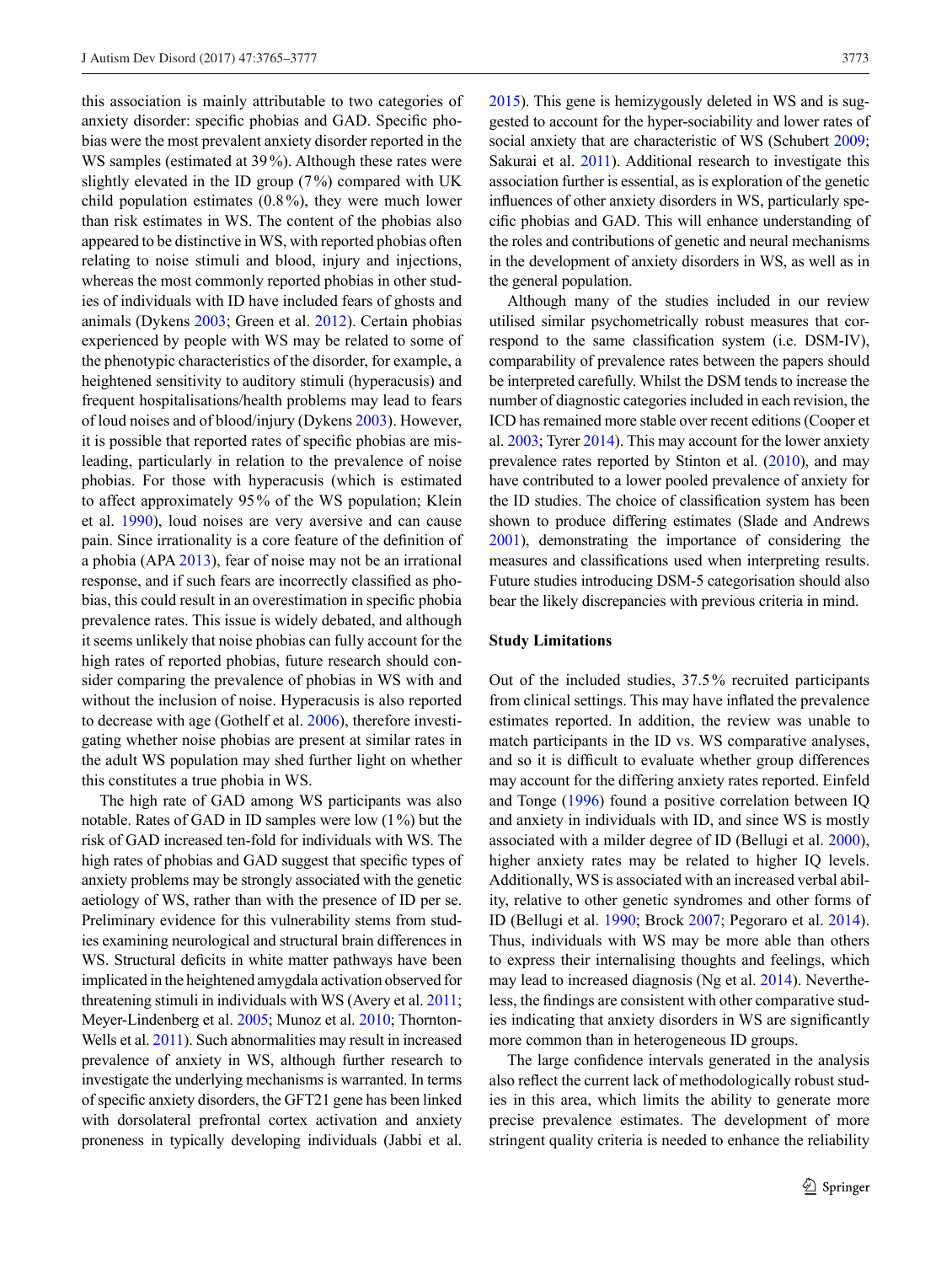of studies and to improve knowledge about the relative risks and profles of anxiety in individuals with ID and genetic syndromes.

# **Clinical and Research Implications**

This review has identifed several key limitations with the existing WS literature. The identifcation of specifc anxiety disorder profles in WS suggests that the use of the category of 'any anxiety disorder' in the literature may be misleading. Such descriptions lead to the assumption that there is a fairly even distribution of anxiety disorders in WS, but this is clearly not supported by the present analysis. Research reporting the individual rates of each anxiety disorder for individuals with WS and other genetic syndromes is needed to identify and target syndrome-specifc difficulties, as well as to identify between group similarities and differences.

A broader issue with existing research is the use of diagnostic classifcation criteria developed for the general population, which may not be appropriate or sensitive enough to diagnose anxiety disorders in ID (Cooper et al. [2003;](#page-10-28) Szymanski [1994](#page-11-34)). Current criteria often require self-reporting of internalising symptoms and this can be challenging for many individuals (Deb et al. [2001\)](#page-10-26). Consequently, reported prevalence estimates may be a misrepresentation of true rates of anxiety disorders in these groups. The clinical presentation of anxiety in ID may also differ from the typically developing population and hence, existing classifcation systems may be missing important symptoms (Khreim and Mikkelsen [1997\)](#page-11-35). The use of the category "Other", which was one of the most common categories of specifc phobia reported in the review, should be avoided as this may conceal information that is vital to our understanding of anxiety in WS.

Additionally, it is difficult to draw definitive conclusions regarding the prevalence rates of anxiety in the WS population due to differences in sample selection across studies and also the underrepresentation of adult participants. Since GAD has been reported to increase with age in WS (Dodd and Porter [2009](#page-10-11)), existing data provide little information about anxiety trajectories across the lifespan.

In conclusion, this review confrms the heightened risks to individuals with WS of developing an anxiety disorder and indicates this risk cannot be accounted for by the presence of ID. The review also highlights the importance of investigating specifc profles of anxiety, as well as overall rates, in syndrome groups. Further research should focus on the genetic mechanisms underpinning anxiety, investigating developmental trajectories of anxiety and hyperacusis, and the creation of targeted interventions for syndrome related forms of anxiety. For individuals with WS, further examination of the phenomenology of anxiety and the effectiveness of interventions targeted towards specifc phobias and GAD would seem to be particularly beneficial.

**Acknowledgments** This review is part of a wider research study, and we are grateful to our funding bodies Cerebra and the Williams Syndrome Foundation. We are grateful to Dr Caroline Richards who assisted with data analysis.

**Author Contributions** RR study design, literature search, data collection, data analysis, data interpretation, writing. PH study design, data interpretation, writing. JW study design, data interpretation, writing. CO study design, data interpretation, writing

## **Compliance with Ethical Standards**

**Confict of Interest** The authors have no confict of interest to declare.

**Research Involving Human Participants and/or Animals** This article does not contain any studies with human participants or animals performed by any of the authors.

**Informed Consent** Not applicable.

**Open Access** This article is distributed under the terms of the Creative Commons Attribution 4.0 International License ([http://cre](http://creativecommons.org/licenses/by/4.0/)[ativecommons.org/licenses/by/4.0/](http://creativecommons.org/licenses/by/4.0/)), which permits unrestricted use, distribution, and reproduction in any medium, provided you give appropriate credit to the original author(s) and the source, provide a link to the Creative Commons license, and indicate if changes were made.

#### **References**

- <span id="page-9-5"></span>American Psychiatric Association. (1980). *Diagnostic and statistical manual of mental disorders: DSM-III* (3rd ed.). Washington, DC: American Psychiatric Association.
- <span id="page-9-6"></span>American Psychiatric Association. (1987). *Diagnostic and statistical manual of mental disorders: DSM-III-R* (3rd ed., revised). Washington, DC: American Psychiatric Association.
- <span id="page-9-4"></span>American Psychiatric Association. (1994). *Diagnostic and statistical manual of mental disorders: DSM-IV* (4th ed.). Washington, DC: American Psychiatric Association.
- <span id="page-9-1"></span>American Psychiatric Association. (2013). *Diagnostic and statistical manual of mental disorders* (5th ed.). Arlington, VA: American Psychiatric Publishing.
- <span id="page-9-8"></span>Avery, S., Thornton-Wells, T., & Blackford, J. (2011). Altered white matter integrity of prefrontal-amygdala pathways in Williams syndrome. *Biological Psychiatry, 1*, 255S.
- <span id="page-9-3"></span>Barendregt, J. J., & Doi, S. A. (2011). *Meta XL user guide*: Version 2.0.
- <span id="page-9-2"></span>Baxter, A. J., Scott, K. M., Vos, T., & Whiteford, H. A. (2013). Global prevalence of anxiety disorders: A systematic review and metaregression. *Psychological Medicine, 43*(05), 897–910.
- <span id="page-9-7"></span>Bellugi, U., Bihrle, A., Jernigan, T., Trauner, D., & Doherty, S. (1990). Neuropsychological, neurological, and neuroanatomical profle of Williams syndrome. *American Journal of Medical Genetics, 37*(S6), 115–125.
- <span id="page-9-0"></span>Bellugi, U., Lichtenberger, L., Jones, W., Lai, Z., & St. George, M. (2000). The neurocognitive profle of Williams syndrome: A complex pattern of strengths and weaknesses. *Journal of Cognitive Neuroscience: Linking Cognitive Neuroscience and Molecular*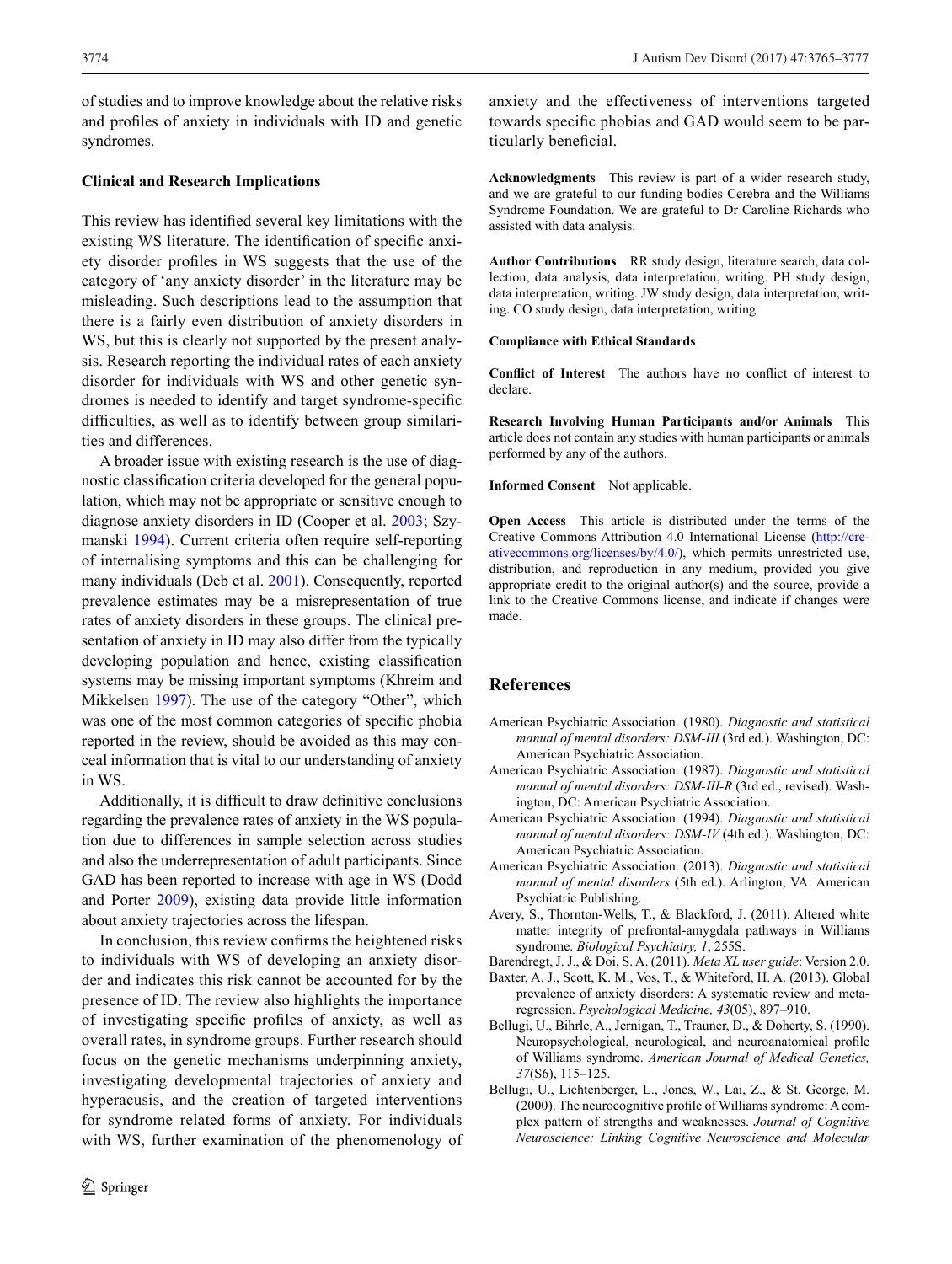*Genetics: New Perspectives from Williams Syndrome, 12*(Supp 1), 7–29.

- <span id="page-10-15"></span>Borenstein, M., Hedges, L. V., Higgins, J. P. T., & Rothstein, H. R. (2010). A basic introduction to fxed-effect and random-effects models for meta-analysis. *Research Synthesis Methods, 1*(2), 97–111. doi[:10.1002/jrsm.12](http://dx.doi.org/10.1002/jrsm.12).
- <span id="page-10-17"></span>Boyle, M. H., Offord, D. R., Racine, Y., Sanford, M., Szatmari, P., Fleming, J. E., & Price-Munn, N. (1993). Evaluation of the diagnostic interview for children and adolescents for use in general population samples. *Journal of Abnormal Child Psychology, 21*(6), 663–681.
- <span id="page-10-30"></span>Brock, J. (2007). Language abilities in Williams syndrome: A critical review. *Development and Psychopathology, 19*(01), 97–127.
- <span id="page-10-21"></span>Cherniske, E. M., Carpenter, T. O., Klaiman, C., Young, E., Bregman, J., Insogna, K., et al. (2004). Multisystem study of 20 older adults with Williams syndrome. *American Journal of Medical Genetics Part A, 131*(3), 255–264.
- <span id="page-10-28"></span>Cooper, S. A., Melville, C. A., & Einfeld, S. L. (2003). Psychiatric diagnosis, intellectual disabilities and diagnostic criteria for psychiatric disorders for use with adults with learning disabilities/ mental retardation (DC-LD). *Journal of Intellectual Disability Research: JIDR, 47*, 3–15. doi:[10.1046/j.1365-2788.47.s1.2.x](http://dx.doi.org/10.1046/j.1365-2788.47.s1.2.x).
- <span id="page-10-2"></span>Davies, M., Udwin, O., & Howlin, P. (1998). Adults with Williams syndrome-preliminary study of social, emotional and behavioural diffculties. *The British Journal of Psychiatry: The Journal of Mental Science, 172*, 273–276. doi:[10.1192/bjp.172.3.273](http://dx.doi.org/10.1192/bjp.172.3.273).
- <span id="page-10-26"></span>Deb, S., Thomas, M., & Bright, C. (2001). Mental disorder in adults with intellectual disability. I: Prevalence of functional psychiatric illness among a community-based population aged between 16 and 64 years. *Journal of Intellectual Disability Research: JIDR, 45*, 495–505.
- <span id="page-10-0"></span>Dekker, M. C., Koot, H. M., van der Ende, J., & Verhulst, F. C. (2002). Emotional and behavioral problems in children and adolescents with and without intellectual disability. *Journal of Child Psychology and Psychiatry, and Allied Disciplines, 43*(8), 1087–1098. doi[:10.1111/1469-7610.00235](http://dx.doi.org/10.1111/1469-7610.00235).
- <span id="page-10-11"></span>Dodd, H. F., & Porter, M. A. (2009). Psychopathology in Williams syndrome: The effect of individual differences across the life span. *Journal of Mental Health Research in Intellectual Disabilities, 2*(2), 89–109.
- <span id="page-10-22"></span>Dodd, H. F., & Porter, M. A. (2011a). Interpretation of ambiguous situations: evidence for a dissociation between social and physical threat in Williams syndrome. *Journal of Autism and Developmental Disorders, 41*(3), 266–274.
- <span id="page-10-23"></span>Dodd, H. F., & Porter, M. A. (2011b). There's that scary picture: Attention bias to threatening scenes in Williams syndrome. *Neuropsychologia, 49*(2), 247–253.
- <span id="page-10-24"></span>Dodd, H. F., Schniering, C. A., & Porter, M. A. (2009). Beyond behaviour: Is social anxiety low in Williams syndrome? *Journal of Autism and Developmental Disorders, 39*(12), 1673–1681.
- <span id="page-10-1"></span>Dykens, E. M. (2000). Annotation: Psychopathology in children with intellectual disability. *Journal of Child Psychology and Psychiatry, and Allied Disciplines, 41*(4), 407–417. doi[:10.1017/](http://dx.doi.org/10.1017/s0021963000005667) [s0021963000005667](http://dx.doi.org/10.1017/s0021963000005667).
- <span id="page-10-25"></span>Dykens, E. M. (2003). Anxiety, fears, and phobias in persons with Williams syndrome. *Developmental Neuropsychology, 23*(1–2), 291–316. doi[:10.1207/s15326942dn231&2\\_13](http://dx.doi.org/10.1207/s15326942dn231&2_13).
- <span id="page-10-14"></span>Dykens, E. M., Rosner, B. A., Ly, T., & Sagun, J. (2005). Music and anxiety in Williams syndrome: A harmonious or discordant relationship? *American Journal of Mental Retardation: AJMR, 110*(5), 346–358. doi[:10.1352/0895-8017\(2005\)110\[346:maaiws\]2.0.co;2](http://dx.doi.org/10.1352/0895-8017(2005)110%5B346:maaiws%5D2.0.co;2).
- <span id="page-10-29"></span>Einfeld, S. L., & Tonge, B. J. (1996). Population prevalence of psychopathology in children and adolescents with intellectual disability: II epidemiological fndings. *Journal of Intellectual Disability Research: JIDR, 40*(2), 99–109.
- <span id="page-10-8"></span>Einfeld, S. L., Tonge, B. J., & Florio, T. (1997). Behavioral and emotional disturbance in individuals with Williams syndrome. *American Journal of Mental Retardation: AJMR, 102*(1), 45–53. doi[:10.1352/0895-8017\(1997\)102](http://dx.doi.org/10.1352/0895-8017(1997)102<0045:baedii>2.0.co;2)<0045:baedii>2.0.co;2.
- <span id="page-10-9"></span>Einfeld, S. L., Tonge, B. J., & Rees, V. W. (2001). Longitudinal course of behavioral and emotional problems in Williams syndrome. *American Journal of Mental Retardation: AJMR, 106*(1), 73–81. doi[:10.1352/0895-8017\(2001\)106](http://dx.doi.org/10.1352/0895-8017(2001)106<0073:lcobae>2.0.co;2)<0073:lcobae>2.0.co;2.
- <span id="page-10-13"></span>Emerson, E. (2003). Prevalence of psychiatric disorders in children and adolescents with and without intellectual disability. *Journal of Intellectual Disability Research: JIDR, 47*(1), 51–58.
- <span id="page-10-4"></span>Ewart, A. K., Morris, C. A., Atkinson, D., Jin, W. S., Sternes, K., Spallone, P., et al. (1993). Hemizygosity at the elastin locus in a developmental disorder, Williams syndrome. *Nature Genetics, 5*(1), 11–16. doi:[10.1038/ng0993-11](http://dx.doi.org/10.1038/ng0993-11).
- <span id="page-10-18"></span>Ezpeleta, L., Osa, N., Domenech, J. M., Navarro, J. B., Losilla, J. M., & Judez, J. (1997). Diagnostic agreement between clinicians and the diagnostic interview for children and adolescents-DICA-R-in an outpatient sample. *Journal of Child Psychology and Psychiatry, 38*(4), 431–440.
- <span id="page-10-10"></span>Gagliardi, C., Martelli, S., Tavano, A., & Borgatti, R. (2011). Behavioural features of Italian infants and young adults with Williams– Beuren syndrome. *Journal of Intellectual Disability Research, 55*(2), 121–131.
- <span id="page-10-19"></span>Goodman, R., Ford, T., Richards, H., Gatward, R., & Meltzer, H. (2000). The development and well-being assessment: Description and initial validation of an integrated assessment of child and adolescent psychopathology. *Journal of Child Psychology and Psychiatry, 41*(05), 645–655.
- <span id="page-10-31"></span>Gothelf, D., Farber, N., Raveh, E., Apter, A., & Attias, J. (2006). Hyperacusis in Williams syndrome characteristics and associated neuroaudiologic abnormalities. *Neurology, 66*(3), 390–395.
- <span id="page-10-20"></span>Green, H., McGinnity, Á., Meltzer, H., Ford, T., & Goodman, R. (2005). *Mental health of children and young people in Great Britain, 2004*. Basingstoke: Palgrace Macmillan.
- <span id="page-10-12"></span>Green, T., Avda, S., Dotan, I., Zarchi, O., Basel-Vanagaite, L., Zalsman, G., et al. (2012). Phenotypic psychiatric characterization of children with Williams syndrome and response of those with ADHD to methylphenidate treatment. *American Journal of Medical Genetics, Part B-Neuropsychiatric Genetics, 159B*(1), 13–20.
- <span id="page-10-6"></span>Hermans, H., van der Pas, F. H., & Evenhuis, H. M. (2011). Instruments assessing anxiety in adults with intellectual disabilities: A systematic review. *Research in Developmental Disabilities, 32*(3), 861–870. doi[:10.1016/j.ridd.2011.01.034.](http://dx.doi.org/10.1016/j.ridd.2011.01.034)
- <span id="page-10-27"></span>Jabbi, M., Chen, Q., Turner, N., Kohn, P., White, M., Kippenhan, J. S., et al. (2015). Variation in the Williams syndrome GTF2I gene and anxiety proneness interactively affect prefrontal cortical response to aversive stimuli. *Translational Psychiatry, 5*, e622–e622. doi[:10.1038/tp.2015.98.](http://dx.doi.org/10.1038/tp.2015.98)
- <span id="page-10-3"></span>Jabbi, M., Kippenhan, J., Kohn, P., Marenco, S., Mervis, C. B., Morris, C. A., et al. (2012). The Williams syndrome chromosome 7q11.23 hemideletion confers hypersocial, anxious personality coupled with altered insula structure and function. *Proceedings of the National Academy of Sciences of the United States of America, 109*(14), E860–E866.
- <span id="page-10-5"></span>Jarvinen, A., Korenberg, J. R., & Bellugi, U. (2013). The social phenotype of Williams syndrome. *Current Opinion in Neurobiology, 23*(3), 414–422.
- <span id="page-10-7"></span>Jones, W., Bellugi, U., Lai, Z., Chiles, M., Reilly, J., Lincoln, A., & Adolphs, R. (2000). II. hypersociability in Williams syndrome. *Journal of Cognitive Neuroscience, 12* (Supplement 1), 30–46.
- <span id="page-10-16"></span>Kaufman, J., Birmaher, B., Brent, D., Rao, U., Flynn, C., Moreci, P., et al. (1997). Schedule for affective disorders and schizophrenia for school-age children present and lifetime version (K-SADS-PL): Initial reliability and validity data. *Journal of the American*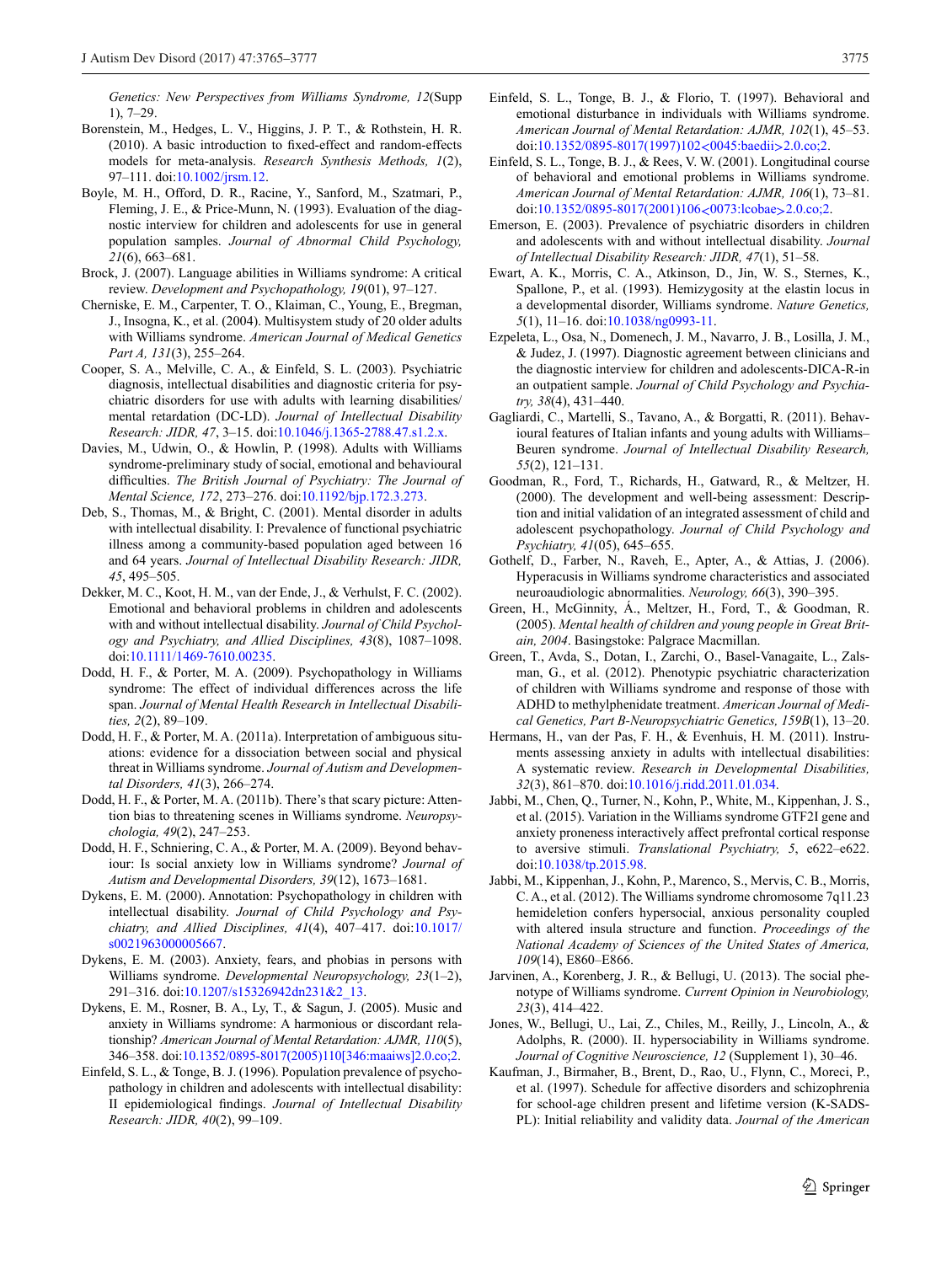*Academy of Child and Adolescent Psychiatry, 36*(7), 980–988. doi[:10.1097/00004583-199707000-00021](http://dx.doi.org/10.1097/00004583-199707000-00021).

- <span id="page-11-20"></span>Kennedy, J. C., Kaye, D. L., & Sadler, L. S. (2006). Psychiatric diagnoses in patients with Williams syndrome and their families. *Jefferson Journal of Psychiatry, 20*(1), 4.
- <span id="page-11-35"></span>Khreim, I., & Mikkelsen, E. (1997). Anxiety disorders in adults with mental retardation. *Psychiatric Annals, 27*(3), 175–181.
- <span id="page-11-30"></span>Klein, A. J., Armstrong, B. L., Greer, M. K., & Brown, F. R. (1990). Hyperacusis and otitis media in individuals with Williams syndrome. *Journal of Speech and Hearing Disorders, 55*(2), 339–344.
- <span id="page-11-21"></span>Leyfer, O., John, A. E., Woodruff-Borden, J., & Mervis, C. B. (2012). Factor structure of the children's behavior questionnaire in children with Williams syndrome. *Journal of Autism and Developmental Disorders, 42*(11), 2346–2353.
- <span id="page-11-22"></span>Leyfer, O., Woodruff-Borden, J., & Mervis, C. B. (2009). Anxiety disorders in children with Williams syndrome, their mothers, and their siblings: Implications for the etiology of anxiety disorders. *Journal of Neurodevelopmental Disorders, 1*(1), 4.
- <span id="page-11-23"></span>Leyfer, O. T., Woodruff-Borden, J., Klein-Tasman, B. P., Fricke, J. S., & Mervis, C. B. (2006). Prevalence of psychiatric disorders in 4 to 16-year-olds with Williams syndrome. *American Journal of Medical Genetics Part B: Neuropsychiatric Genetics, 141*(6), 615–622.
- <span id="page-11-24"></span>Mervis, C. B., Dida, J., Lam, E., Crawford-Zelli, N. A., Young, E. J., Henderson, D. R., et al. (2012). Duplication of GTF2I results in separation anxiety in mice and humans. *The American Journal of Human Genetics, 90*(6), 1064–1070.
- <span id="page-11-31"></span>Meyer-Lindenberg, A., Hariri, A. R., Munoz, K. E., Mervis, C. B., Mattay, V. S., Morris, C. A., et al. (2005). Neural correlates of genetically abnormal social cognition in Williams syndrome. *Nature Neuroscience, 8*(8), 991–993. doi[:10.1038/nn1494.](http://dx.doi.org/10.1038/nn1494)
- <span id="page-11-5"></span>Moher, D., Liberati, A., Tezlaff, J., & Altman, D. G. (2009). Preferred reporting items for systematic reviews and meta-analyses: The PRISMA statement. *Annals of Internal Medicine, 151*(4), 264–269.
- <span id="page-11-2"></span>Morris, C. A. (2010). The behavioral phenotype of Williams syndrome: A recognizable pattern of neurodevelopment. *American Journal Medical Genetics, Part C: Seminars in Medical Genetics, 154C*(4), 427–431. doi:[10.1002/ajmg.c.30286.](http://dx.doi.org/10.1002/ajmg.c.30286)
- <span id="page-11-3"></span>Morris, C. A., & Mervis, C. B. (2000). Williams syndrome and related disorders. *Annual Review of Genomics and Human Genetics, 1*, 461–484.
- <span id="page-11-15"></span>Moss, S., Goldberg, D., Patel, P., Prosser, H., Ibbotson, B., Simpson, N., et al. (1996). *The psychiatric assessment schedule for adults with developmental disabilities*. Manchester: University of Manchester, Hester Adrian Research Centre.
- <span id="page-11-17"></span>Moss, S., Ibbotson, B., Prosser, H., Goldberg, D., Patel, P., & Simpson, N. (1997). Validity of the PAS-ADD for detecting psychiatric symptoms in adults with learning disability (mental retardation). *Social Psychiatry and Psychiatric Epidemiology, 32*(6), 344–354.
- <span id="page-11-32"></span>Munoz, K. E., Meyer-Lindenberg, A., Hariri, A. R., Mervis, C. B., Mattay, V. S., Morris, C. A., et al. (2010). Abnormalities in neural processing of emotional stimuli in Williams syndrome vary according to social vs. non-social content. *NeuroImage, 50*(1), 340–346.
- <span id="page-11-29"></span>Ng, R., Järvinen, A., & Bellugi, U. (2014). Characterizing associations and dissociations between anxiety, social, and cognitive phenotypes of Williams syndrome. *Research in Developmental Disabilities, 35*(10), 2403–2415.
- <span id="page-11-7"></span>Papaeliou, C., Polemikos, N., Fryssira, E., Kodakos, A., Kaila, M., Yiota, X., et al. (2012). Behavioural profle and maternal stress in Greek young children with Williams syndrome. *Child: Care, Health and Development, 38*(6), 844–853. doi[:10.1111/j.1365-2214.2011.01306.x](http://dx.doi.org/10.1111/j.1365-2214.2011.01306.x).
- <span id="page-11-10"></span>Pegoraro, L. F. L., Steiner, C. E., Celeri, E. H. R. V., Banzato, C. E. M., & Dalgalarrondo, P. (2014). Cognitive and behavioral

heterogeneity in genetic syndromes. *Jornal de Pediatria, 90*(2), 155–160.

- <span id="page-11-0"></span>Plissart, L., Borghgraef, M., Volcke, P., Vandenberghe, H., & Fryns, J. P. (1994). Adults with Williams–Beuren syndrome-evaluation of the medical, psychological and behavioural aspects. *Clinical Genetics, 46*(2), 161–167.
- <span id="page-11-19"></span>Polanczyk, G. V., Salum, G. A., Sugaya, L. S., Caye, A., & Rohde, L. A. (2015). Annual research review: A meta-analysis of the worldwide prevalence of mental disorders in children and adolescents. *Journal of Child Psychology and Psychiatry, 56*(3), 345–365.
- <span id="page-11-11"></span>Reardon, T. C., Gray, K. M. & Melvin, G. A. (2015). Anxiety disorders in children and adolescents with intellectual disability: Prevalence and assessment. *Research In Developmental Disabilities, 36*, 175–190.
- <span id="page-11-14"></span>Reich, W., Shayka, J. J., & Taibelson, C. (1991). *Diagnostic interview schedule for children and adolescents, parent version*. St. Louis, MO: Washington University.
- <span id="page-11-12"></span>Richards, C., Jones, C., Groves, L., Moss, J., & Oliver, C. (2015). Prevalence of autism spectrum disorder phenomenology in genetic disorders: A systematic review and meta-analysis. *Lancet Psychiatry, 2*(10), 909–916. doi:[10.1016/s2215-0366\(15\)00376-4.](http://dx.doi.org/10.1016/s2215-0366(15)00376-4)
- <span id="page-11-26"></span>Sakurai, T., Dorr, N. P., Takahashi, N., McInnes, L. A., Elder, G. A., & Buxbaum, J. D. (2011). Haploinsuffciency of Gtf2i, a gene deleted in Williams syndrome, leads to increases in social interactions. *Autism Research, 4*(1), 28–39.
- <span id="page-11-25"></span>Schubert, C. (2009). The genomic basis of the Williams–Beuren syndrome. *Cellular and Molecular Life Sciences: CMLS, 66*(7), 1178–1197.
- <span id="page-11-18"></span>Shaffer, D., Fisher, P., Lucas, C., & Comer, J. (2000). *Scoring manual: Diagnostic interview schedule for children*. New York: (DISC-IV) Columbia University.
- <span id="page-11-13"></span>Silverman, W. K., & Albano, A. M. (1996). *Anxiety disorders interview schedule for DSM-IV: Parent interview schedule* (Vol. 1). Oxford: Oxford University Press.
- <span id="page-11-16"></span>Silverman, W. K., Saavedra, L. M., & Pina, A. A. (2001). Test–retest reliability of anxiety symptoms and diagnoses with the anxiety disorders interview schedule for DSM-IV: Child and parent versions. *Journal of the American Academy of Child & Adolescent Psychiatry, 40*(8), 937–944.
- <span id="page-11-28"></span>Slade, T., & Andrews, G. (2001). DSM-IV and ICD-10 generalized anxiety disorder: Discrepant diagnoses and associated disability. *Social Psychiatry and Psychiatric Epidemiology, 36*(1), 45–51.
- <span id="page-11-9"></span>Somers, J. M., Goldner, E. M., Waraich, P., & Hsu, L. (2006). Prevalence and incidence studies of anxiety disorders: A systematic review of the literature. *The Canadian Journal of Psychiatry, 51*(2), 100–113.
- <span id="page-11-8"></span>Stinton, C., Elison, S., & Howlin, P. (2010). Mental health problems in adults with Williams syndrome. *Ajidd-American Journal on Intellectual and Developmental Disabilities, 115*(1), 3–18. doi[:10.1352/1944-7558-115.1.3](http://dx.doi.org/10.1352/1944-7558-115.1.3).
- <span id="page-11-1"></span>Stromme, P., Bjornstad, P. G., & Ramstad, K. (2002). Prevalence estimation of Williams syndrome. *Journal of Child Neurology, 17*(4), 269–271. doi[:10.1177/088307380201700406.](http://dx.doi.org/10.1177/088307380201700406)
- <span id="page-11-34"></span>Szymanski, L. S. (1994). Mental retardation and mental health: concepts, aetiology and incidence. In N. Bouras, *Mental health in mental retardation: Recent advances and practices* (pp. 19–33). Cambridge: Cambridge University Press.
- <span id="page-11-33"></span>Thornton-Wells, T. A., Avery, S. N., & Blackford, J. U. (2011). Using novel control groups to dissect the amygdala's role in Williams syndrome. *Developmental Cognitive Neuroscience, 1*(3), 295– 304. doi[:10.1016/j.dcn.2011.03.003](http://dx.doi.org/10.1016/j.dcn.2011.03.003).
- <span id="page-11-4"></span>Timmreck, T. C. (2002). *An introduction to epidemiology*. Burlington, MA: Jones & Bartlett Learning.
- <span id="page-11-27"></span>Tyrer, P. (2014). A comparison of DSM and ICD classifcations of mental disorder. *Advances in Psychiatric Treatment, 20*(4), 280–285.
- <span id="page-11-6"></span>Udwin, O., & Yule, W. (1991). A cognitive and behavioural phenotype in Williams syndrome. *Journal of Clinical and Experimental*